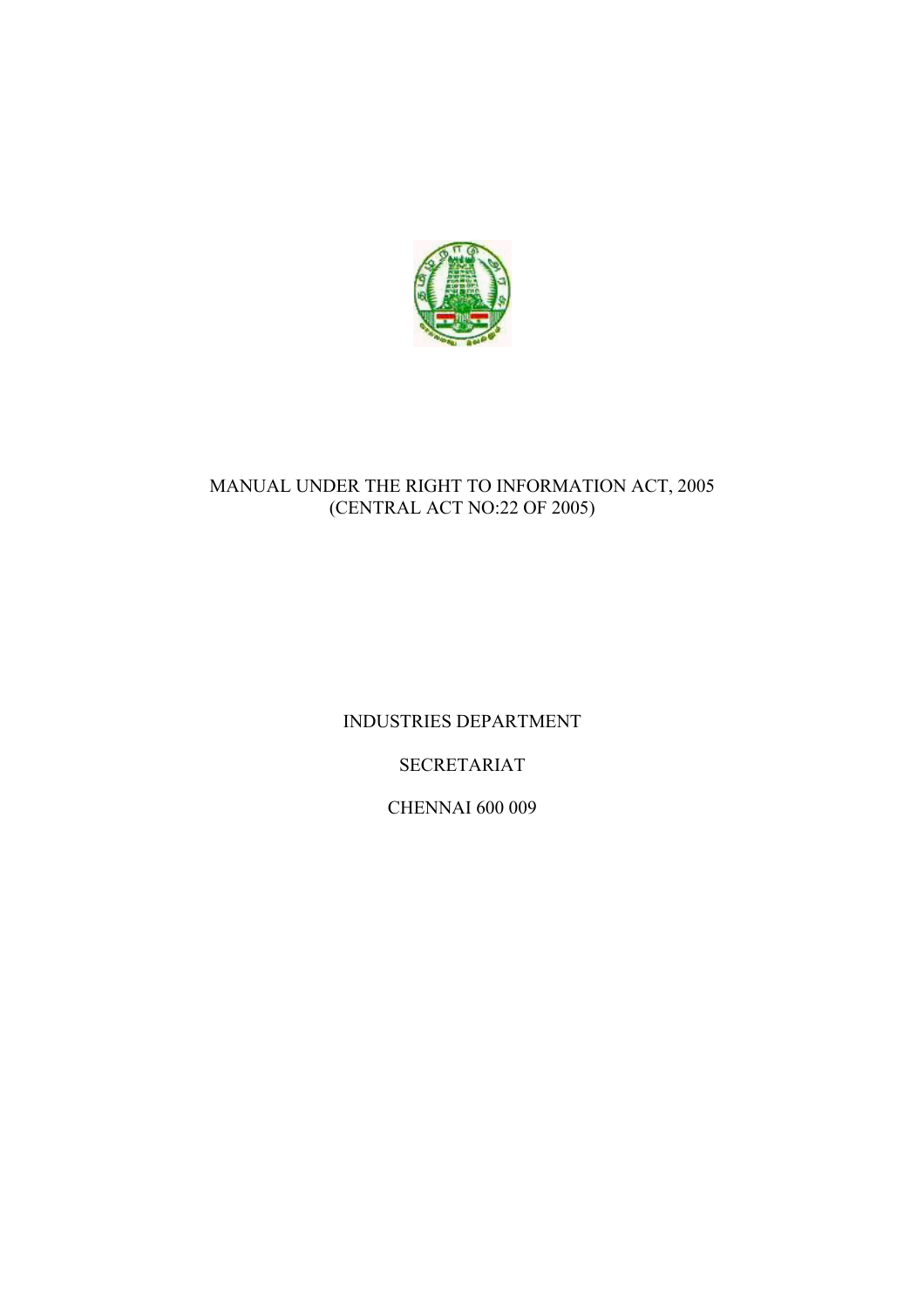# **Introduction**

- 1.1 In order to promote transparency and accountability in the working of every public authority and to empower the citizens to secure access to information under the control of each public authority, the Government of India have enacted "The Right to Information Act, 2005", (RTI Act) which came into force on 15.06.2005. In accordance with the provisions of section 4(1) (b) of this Act, the Industries Department, Government of Tamil Nadu has brought out this manual for information and guidance of the stakeholders and the general public.
- 1.2 The purpose of this manual is to inform the general public about this Department's organisational set-up, functions and duties of its officers and employees, records and documents available with the Department.
- 1.3 This manual is aimed at the public in general and users of the services, and provides information about the schemes, projects and programmes being implemented by the Industries Department and the organisations under its administrative control.
- 1.4 The Industries Departments has designated Thiru P.L.Sridhar, Joint Secretary to Government (OP) as its Public Information Officer (P.I.O) for all matters concerning the Department. The contact address of the Public Information Officer is as follows:-

Thiru. **P.L.Sridhar**, M.A., Joint Secretary to Government, (OP) Industries Department, Chennai – 600 009, Secretariat, Telephone: 25670168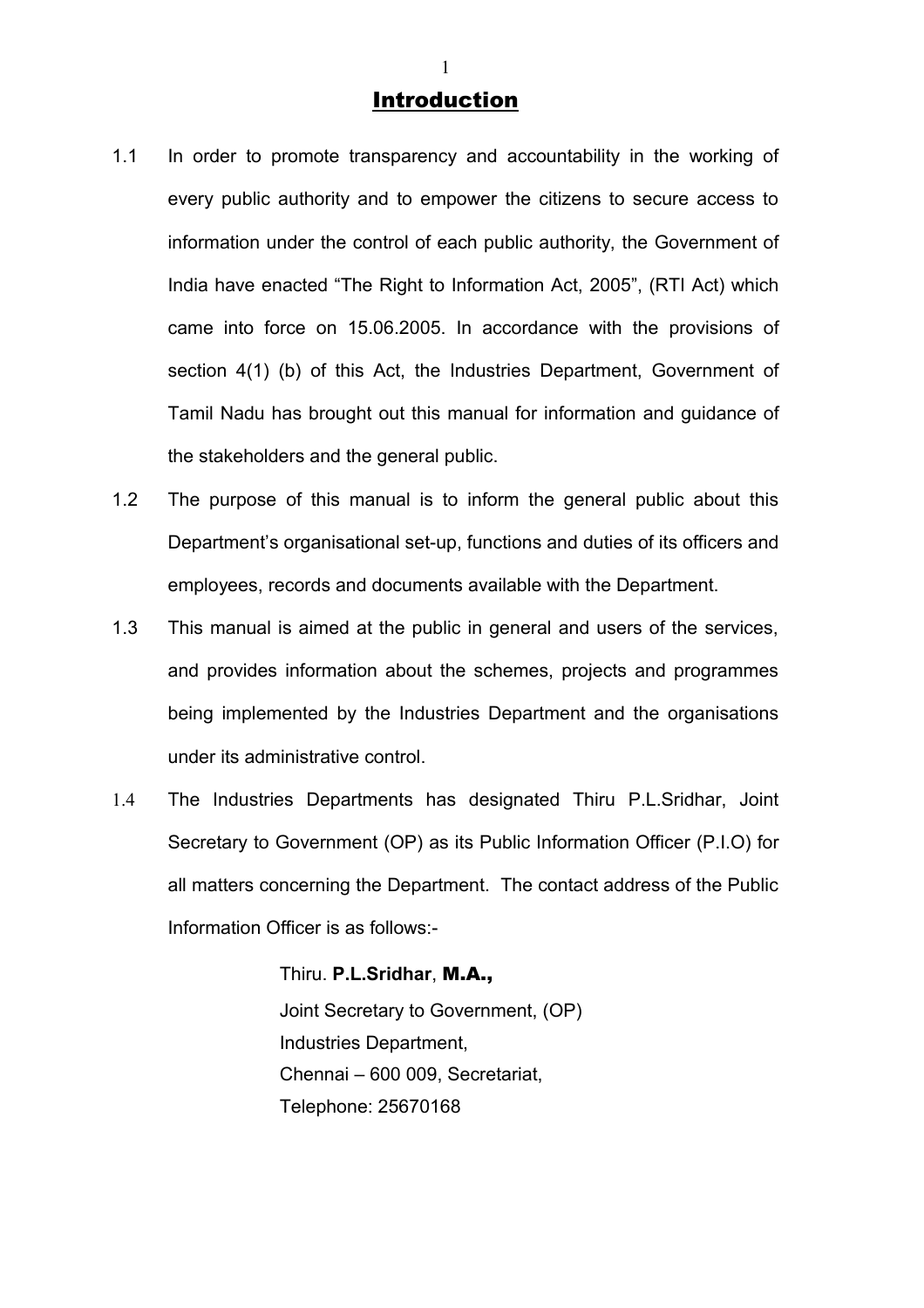- 1.5 The procedure and fee structure for getting information are as under:-
	- (a) A request for obtaining information under sub-section (1) of section 6 of the RTI Act shall be made in writing or through electronic means either in person or by post to the Public Information Officer mentioned in paragraph 1.4 above and must be accompanied by an application fee of Rs.10/- by cash or by demand draft or banker's cheque or Court fee stamp. The Public Information Officer shall credit the amount to the following head of account :-

**"0075.00 Miscellaneous General Services – 800.Other receipts – BK. Collection of fees under Tamil Nadu Right to Information (Fees) Rules 2005" (DPC 0075 00 800 BK 0006)**

The applicant may also remit the fee under the above head of account through Treasury / Pay and Accounts Office / State Bank of India / Reserve Bank of India and produce the chalan to the Public Information Officer as an evidence for having remitted the fee.

- (b) For providing information under sub-section (1) of section 7 of the Right to Information Act, the request shall be made as at (a) above and the fee as below should be paid as per the mode at (a) above.
	- i) Rupees two for each page (in A-4 or A-3 size paper) created or copied;
	- ii) Actual charge or cost price of a copy in larger size paper;
	- iii) Actual cost or price for samples or models; and
	- iv) For inspection of records, no fee for the first hour; and a fee of Rs.5/- for each fifteen minutes (or fraction thereof) thereafter.
- (c) For providing the information under sub-section (5) of section 7 of the RTI Act, the request shall be made as at (a) above and the fee as below should be paid as per the mode at (a) above.
	- i) for information provided in diskette or floppy, @ Rs.50/- (fifty) per diskette or floppy; and
	- ii) for information provided in printed form, at the price fixed for such publication.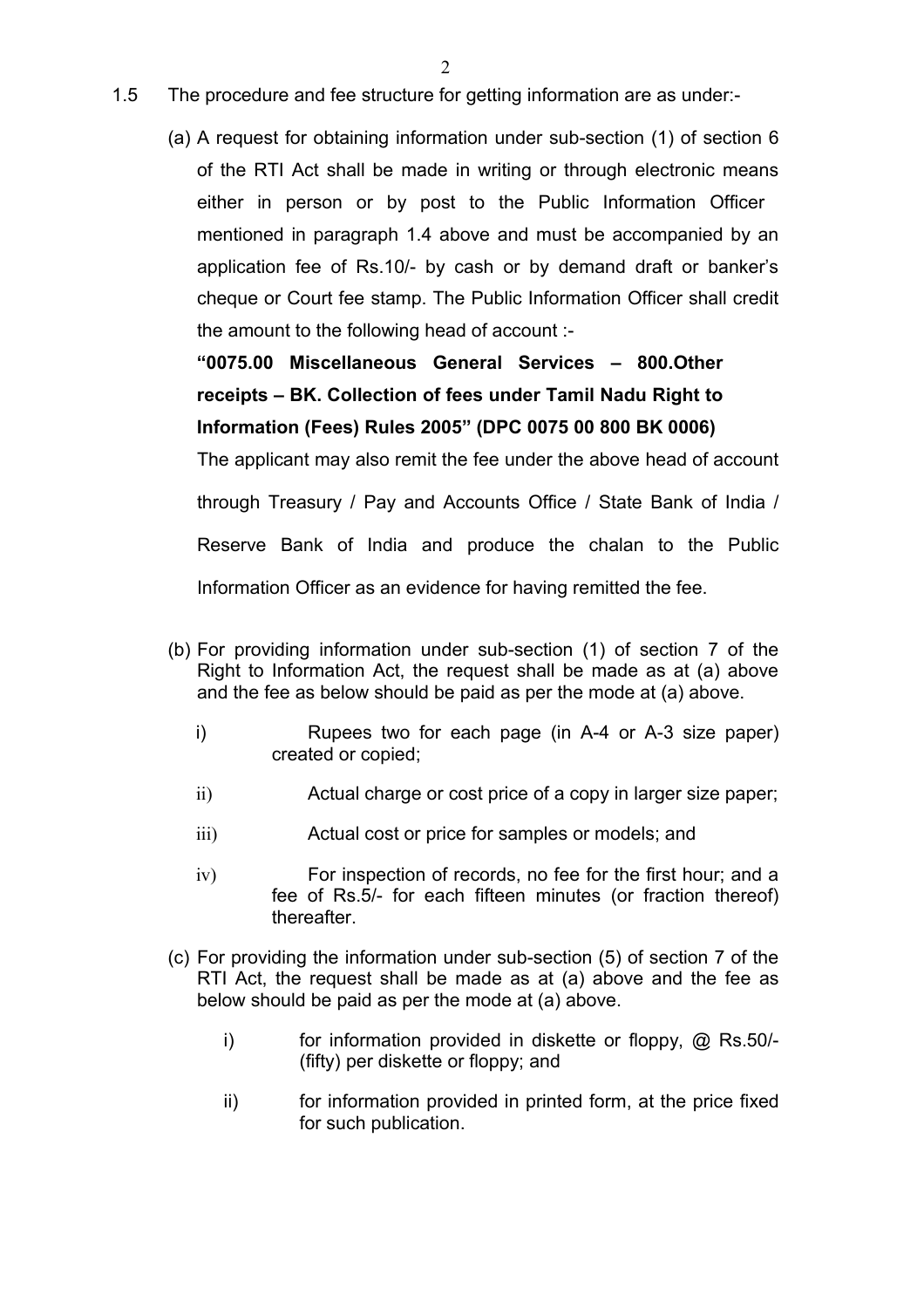1.6 This department has appointed Thiru DHEERAJ KUMAR, IAS Additional Secretary to Government, as Appellate Authority under Section 19(1) of the Act. The contact address of the Appellate Authority is as follows:

# Thiru. DHEERAJ KUMAR, I.A.S.,

Additional Secretary to Government Industries Department Secretariat, Chennai – 600 009. Telephone:25671773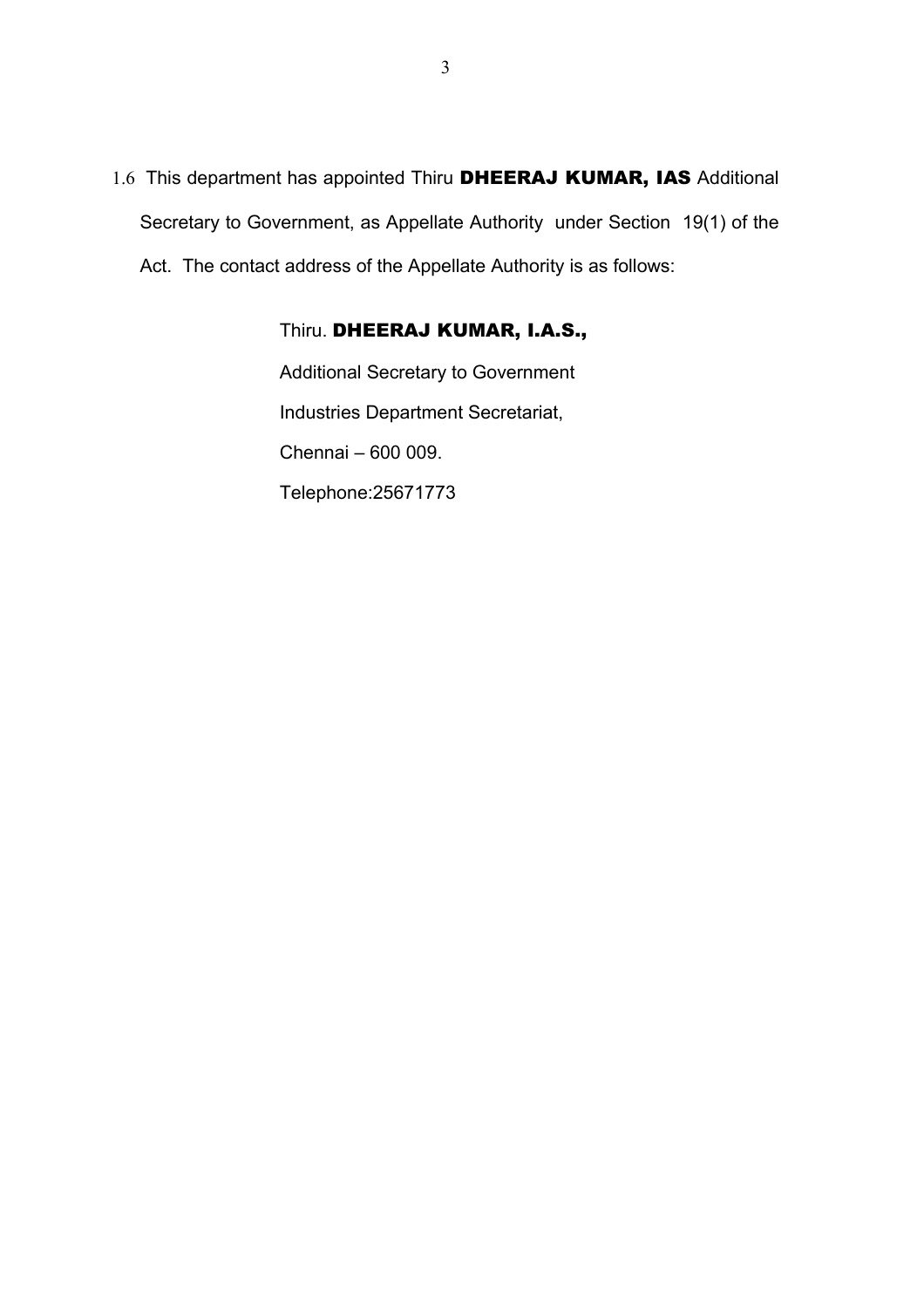# **PARTICULARS OF INDUSTRIES DEPARTMENT, ITS ORGANISATION FUNCTIONS AND DUTIES under Section 4(1)(b)(ii) of Right to Information Act, 2005**

#### **Objective:**

- 2.1 The formost objective of this department is to promote industrial growth by facilitating setting up of important industries in Tamil Nadu through transparent procedures, removal of bottlenecks fast decision making and single window clearance.
- 2.2The Portfolio of Industries is held by the Hon'ble Chief Minister of Tamil Nadu.

#### **2.3 Organization structure**

 Secretary to Government Industries heads the Industries Department in Secretariat, The Secretary to Government is assisted by one Special Secretary to Government, one Additional Secretary to Government, two Deputy Secretaries and five Under Secretaries apart from other supporting staff. The organization chart of the Industries Department at Secretariat and the chart depicting the administrative units under the control of this department are given below.

#### **ORGANIZATION CHART**

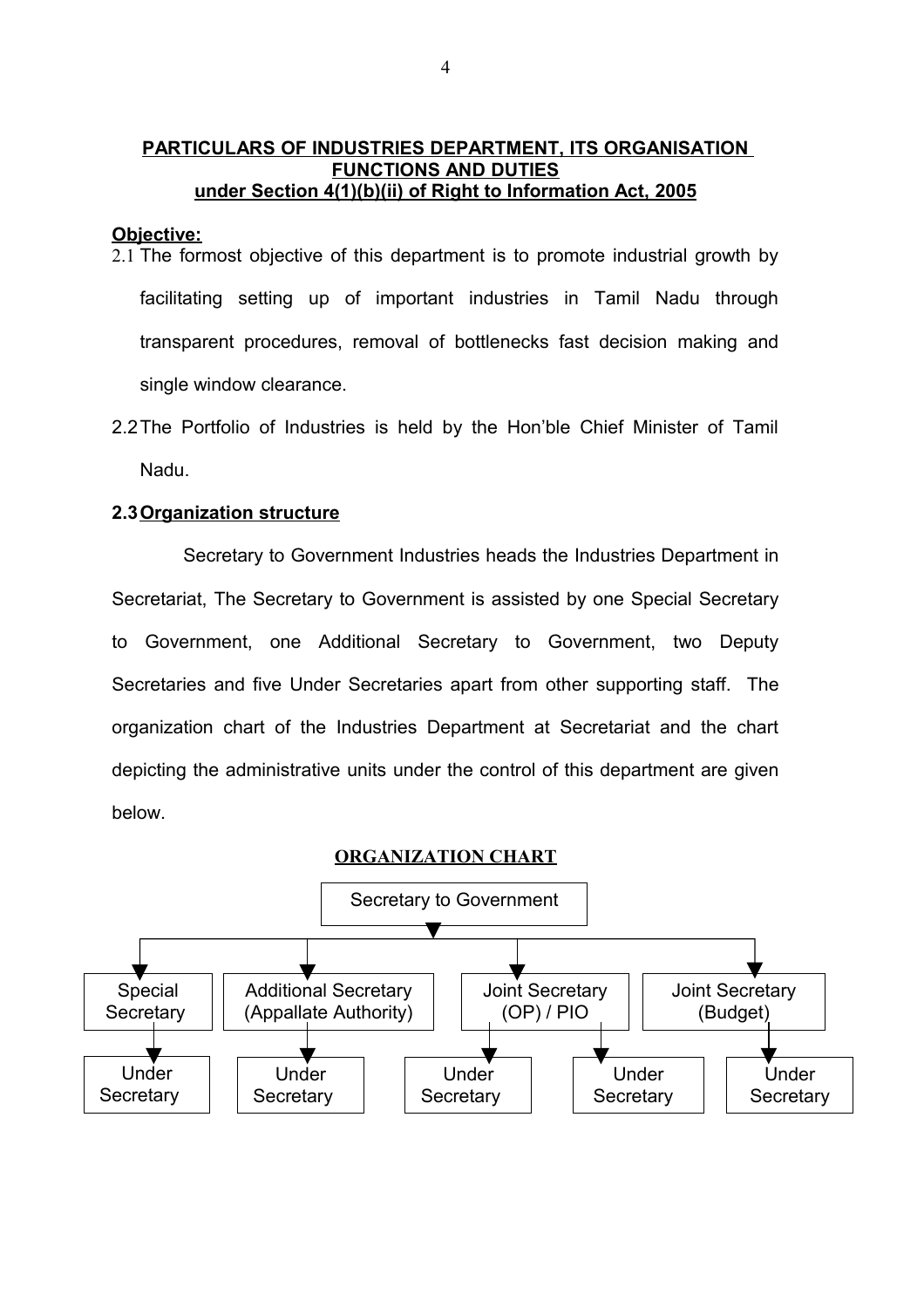# **ADMINISTRATIVE UNITS**:

| <b>DOS</b><br><b>HOD</b> | DG<br>M<br><b>HOD</b> | <b>TIDC</b><br>O<br>PSU | <b>SIPCOT</b><br><b>PSU</b> | TIIC<br><b>PSU</b> | <b>TNPL</b><br>PSU | <b>TANCEM</b><br><b>PSU</b> | <b>TAMIN</b><br>PSU | <b>TANMA</b><br><b>GPSU</b> | <b>TEL</b><br><b>PSU</b> | <b>SSL</b><br><b>PSU</b> | <b>TANSALT</b><br><b>PSU</b> | <b>DIRECTOR</b><br>ΟF<br><b>GUIDANCE</b> |
|--------------------------|-----------------------|-------------------------|-----------------------------|--------------------|--------------------|-----------------------------|---------------------|-----------------------------|--------------------------|--------------------------|------------------------------|------------------------------------------|

# **2.4 The powers and duties of the Officers in the Department of Secretariat are indicated below along with the addresses.**

# **A. Secretary to Government**

The Secretary is the head of office. He is responsible for the careful observance of the Business Rules and Secretariat Instructions in the transaction of the business in the department. He exercises general supervision and control over the staff under him is responsible for ensuring that the members of the staff do the work allotted to them efficiently and expeditiously. Policy matters and all important matters should be dealt with in consultation with the Secretary who will be in overall charge of the Department.

| SI.<br><b>No</b> | Name and Designation of the Officer<br>Telephone |          |           |
|------------------|--------------------------------------------------|----------|-----------|
|                  |                                                  | Office   | Residence |
|                  | Thiru. M.F.FAROOQUI, I.A.S.,                     | $044 -$  | $044 -$   |
|                  | Secretary to Government                          | 25671383 | 24794786  |
|                  | Industries Department, Chennai - 9.              |          |           |

The contact address and telephone Numbers are given below:

#### **B. Special Secretary / Additional Secretary / Deputy Secretary**

The Special Secretary/Additional Secretary/Deputy Secretary will deal with cases relating to the subjects allotted and submit to Secretary such cases as may be specified. They can send cases for orders to the Minister with reference to the general directions of the Secretary. Deputy Secretary also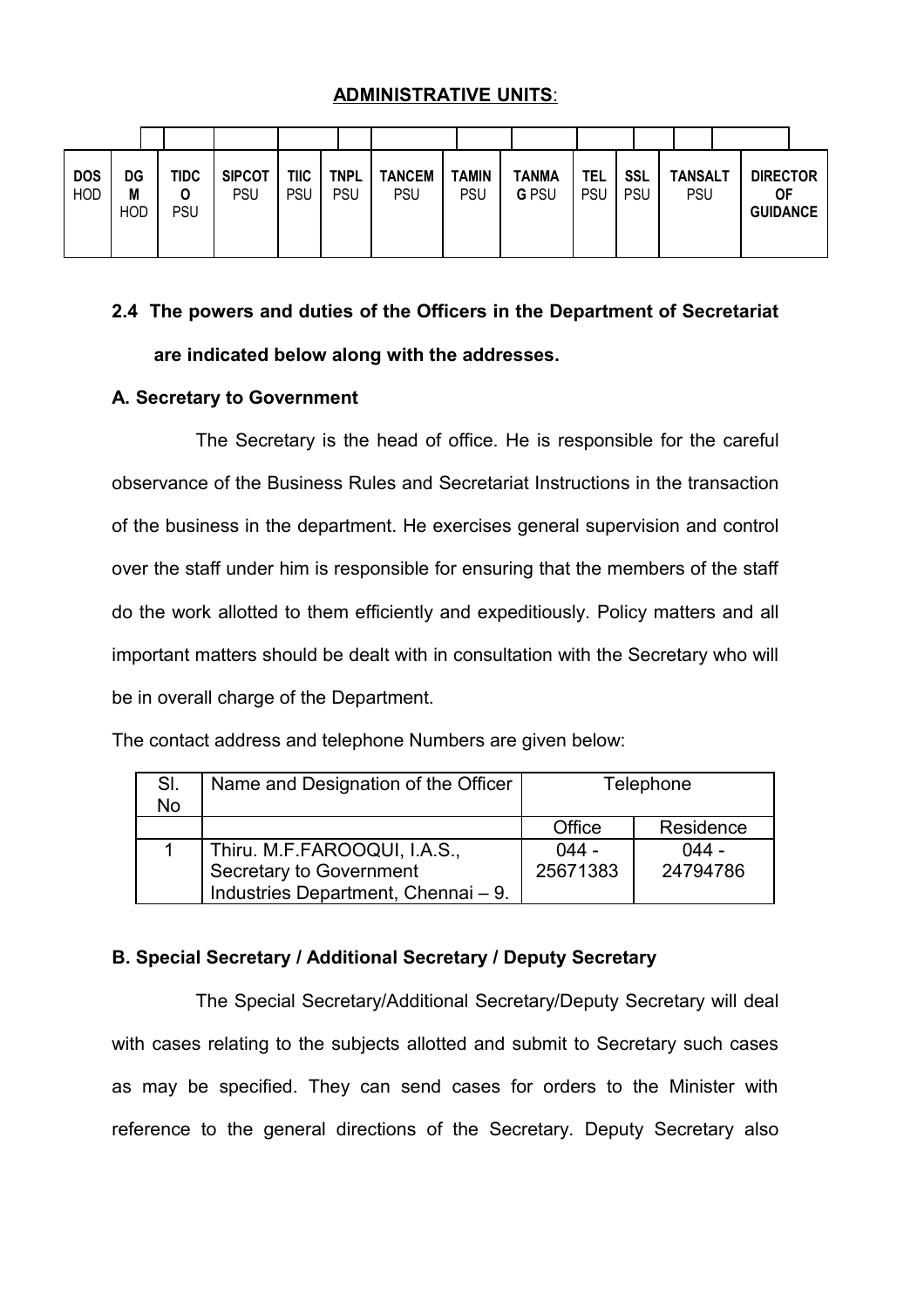exercises control over the sections placed in her/his charge both in regard to

dispatch of business and in regard to discipline.

The contact address and telephone Numbers of Special Secretary, Additional

Secretary, Deputy Secretary are given below:

| SI             | Name and Designation of the Officer    | Telephone        |               |
|----------------|----------------------------------------|------------------|---------------|
| No             |                                        |                  |               |
|                | Tvl                                    | Office           | Residence     |
| 1              |                                        | $044 - 25670765$ | 044 -22230668 |
|                | <b>Special Secretary to Government</b> |                  |               |
|                | Industries Department, Chennai-9.      |                  |               |
| $\overline{2}$ | Dheeraj Kumar, I.A.S.                  | 25671773         | 24872926      |
|                | Additional Secretary to Government.    |                  |               |
|                | (Appellate Authority)                  |                  |               |
|                | Industries Department, Chennai - 9.    |                  |               |
| 3              | P.L. Sridhar                           | 25670168         | 26242138      |
|                | Joint Secretary to Government,         |                  |               |
|                | (Public Information Officer)           |                  |               |
|                | Industries Department, Chennai - 9.    |                  |               |
| 4              | S. Sundararajan,                       | 25673243         | 26282131      |
|                | Joint Secretary to                     |                  |               |
|                | Government(Budget)                     |                  |               |
|                | Industries Department, Chennai - 9.    |                  |               |

# **C. Under Secretary**

The Under Secretaries exercise control over the sections placed in

their charges both in regard to dispatch of business and in regard to discipline.

This Department consists of twenty sections.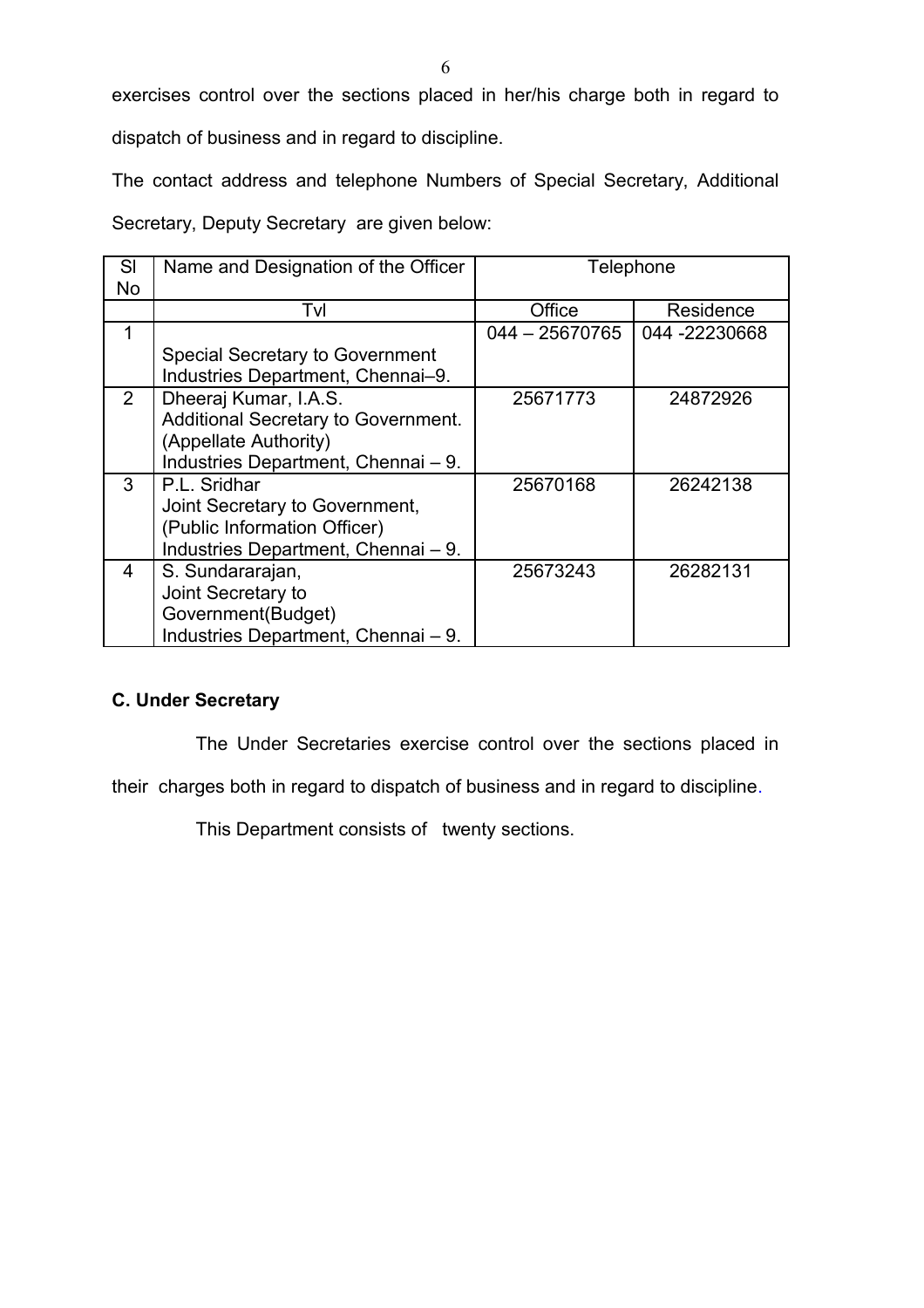# 2.5 **DEPARTMENT OF SUGAR (HOD)**

The Department of Sugar is headed by a senior IAS Officer designated as Commissioner of Sugar assisted by an Additional Commissioner of Sugar and a Joint Commissioner. Besides, Technically qualified Assistant Directors, Technical and Non-Technical Joint Directors, Chief Accounts Officer, Superintending Engineer also support the Commissioner of Sugar in discharging his duties.

- i) The Directorate of Sugar headed by the Commissioner of Sugar is the nodal agency for development of Sugar Industries in Tamil Nadu. The role of Directorate is to plan and implement various schemes for the promotion of Sugar Industries and Promotion of Sugarcane cultivation in the State.
- ii) The Department of Sugar implements various programes on the development and modernization of Sugar Industries, upgradation of technology and quality control by way of providing financial assistance, technical support and guidance service to the existing as well as new Sugar Industries.

| Name                    | Designation                       | STD Code | Phone No. | Address                             |
|-------------------------|-----------------------------------|----------|-----------|-------------------------------------|
| Thiru<br>S.Krishnamurth | Assistant<br>Director of<br>Sugar | 044      | 24330145  | 690.<br>Annasalai,<br>Chennai - 35. |

#### **Public Information Officers**

#### **Appellate Authority**

| <b>Name</b>          | Designation                        | STD Code | Phone No. | Address                             |
|----------------------|------------------------------------|----------|-----------|-------------------------------------|
| Thiru<br>K.Bharathan | Additional<br>Director of<br>Sugar | 044      | 24312073  | 690.<br>Annasalai,<br>Chennai - 35. |

7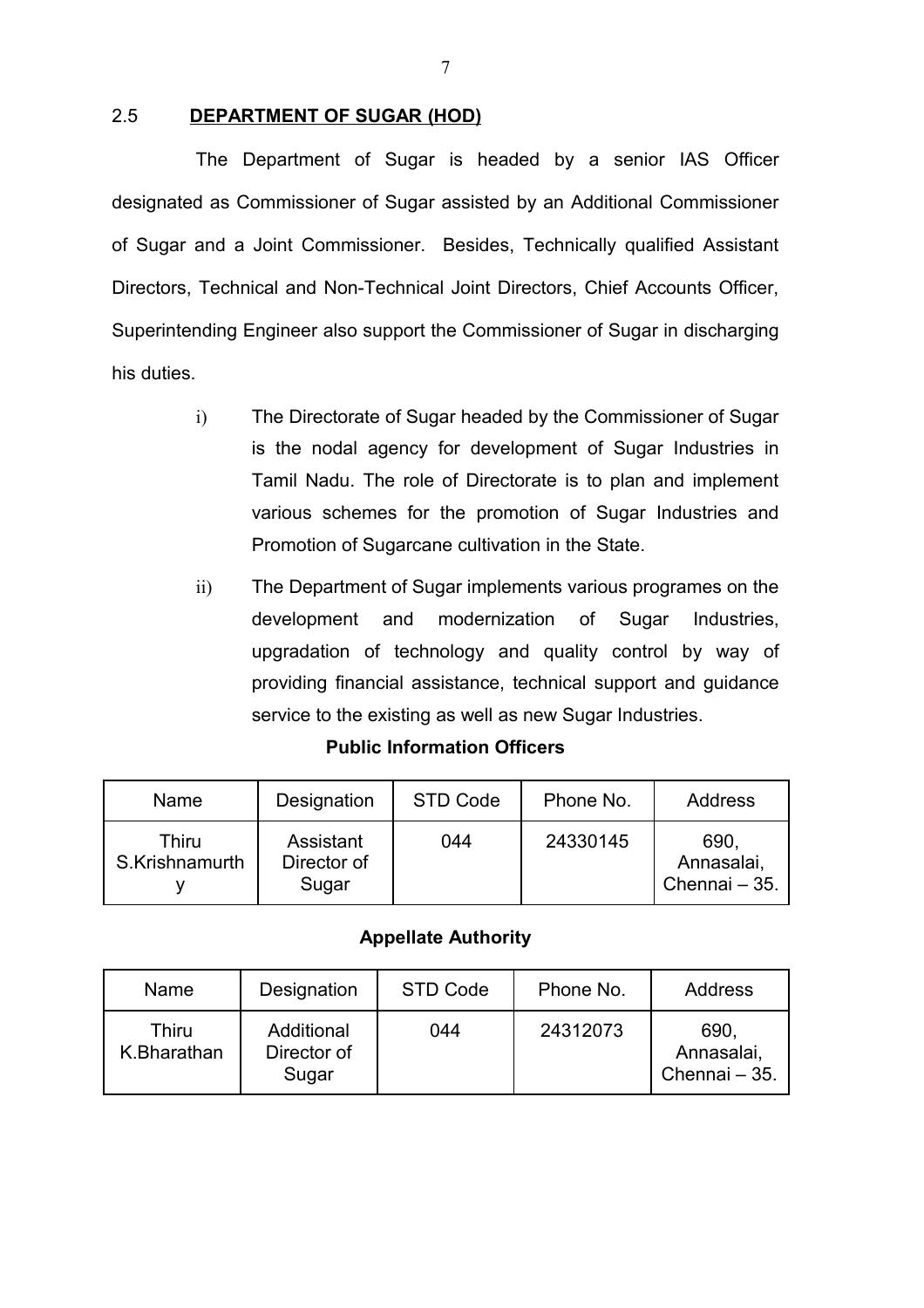# 2.6 **DEPARTMENT OF GEOLOGY AND MINING**

The objectives of the Department :

- i) To take up investigation of new mineral deposits (by adopting modern exploration techniques).
- ii) To promote private investment in the mineral development projects.
- iii) To promote foreign capital investment in the mineral development projects.
- iv) To make available mineral based information / data to the interested entrepreneurs for setting up of mineral based industries.
- v) To encourage competitiveness in the mineral industry though optimum use of minerals, increasing export of minerals ensuring value addition for minerals and upgradation of minerals, besides using by products in the industry.
- vi) To bring transparency in the division making process and to take action against those engaged in illegal mining and transport of minerals.
- vii) To ensure sustained development activates in the Hilly areas in the State without compromising the protection of environment and ecology.
- viii) To increase the revenue through effective mineral administration.

# **Organisation Setup**

Head Office

The entire work in the Head Office is classified under the

following broad heads namely.

- 1. Planning and Development
- 2. Personnel and Office Management
- 3. Mineral Management
- 4. Mineral Development
- 5. Testing and Certification
- 6. Legal Cell
- 7. Coordination

**District Office :**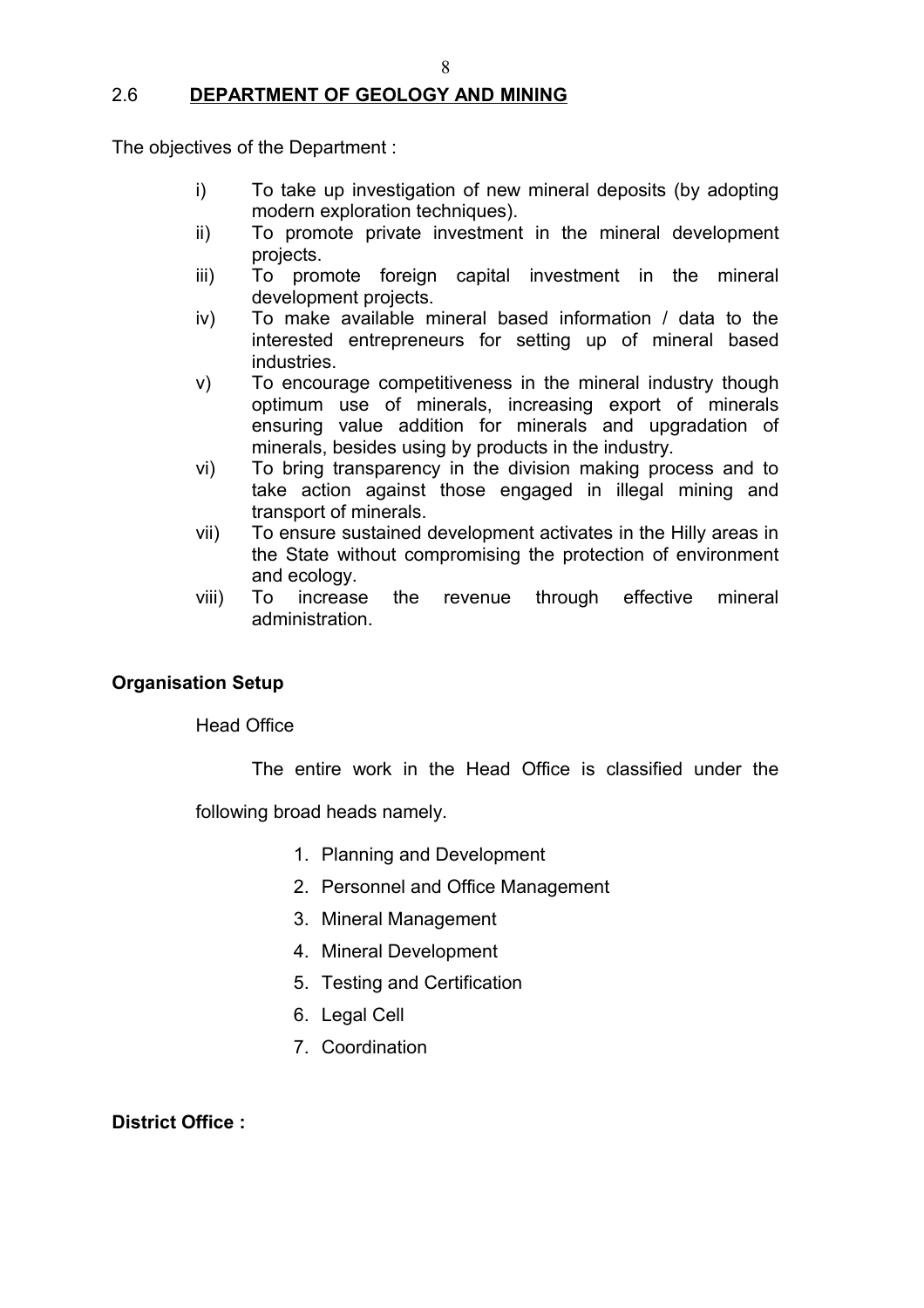The Department has District Officers in all the District except Thiruvarur. In addition to this, Geo-Technical Cells have been created in Nilgiris and Kodaikanal area to study the Geo-Technical aspects. A Deputy Director / Assistant Director who is assisted by Assistant Geologist heads each District Office. The Officials deputed from Revenue Department in the cadres of Tashildar, Deputy Tahsildar and Revenue Inspector assist the Assistant Directors. The main activities of the Department of Geology and Mining are :

- 1. Mineral Exploration
- 2. Mineral Administration
- 3. Promotional activities to showcase the mineral potentialities of the state.

#### **Public Information Officer**

| Name        | Designation     | STD Code | Phone No. | Address       |
|-------------|-----------------|----------|-----------|---------------|
| Thiru       | Deputy          | 044      | 22500222  | Guindy,       |
| T.A.Subbiah | <b>Director</b> |          | 22501874  | Chennai - 32. |

# **Appellate Authority**

| Name                     | Designation    | STD Code | Phone No.                                             | Address                    |
|--------------------------|----------------|----------|-------------------------------------------------------|----------------------------|
| Thiru<br>C.R.Ranganathan | Joint Director | 044      | 22500226<br><b>Direct</b><br>$22501873 -$<br>Ext. 205 | Guindy,<br>Chennai-<br>32. |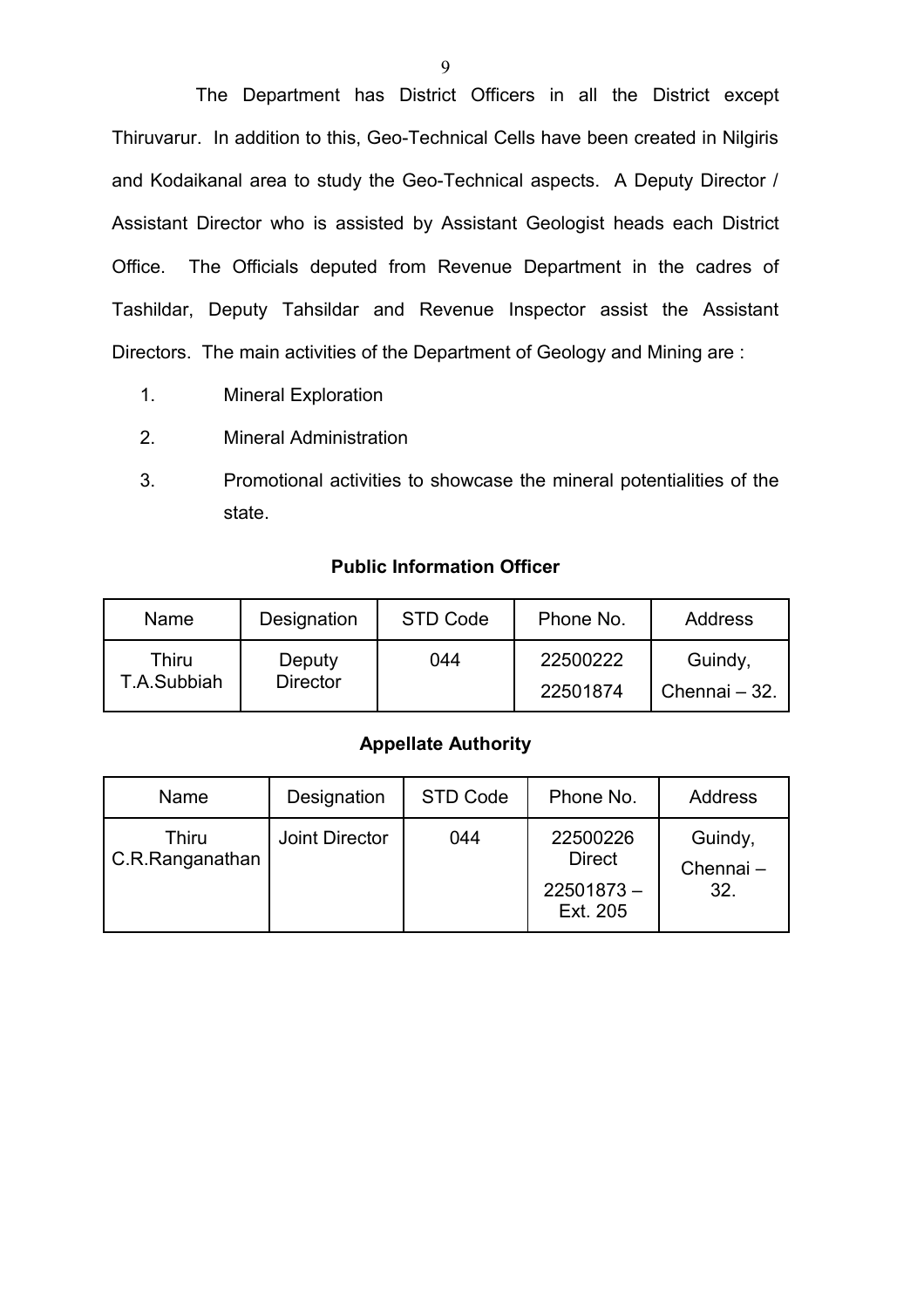# **PUBLIC SECTOR UNDERTAKINGS**

# 2.7 **Tamil Nadu Industrial Development Corporation Limited (TIDCO)**

Tamil Nadu Industrial Development Corporation (TIDCO) was established in 1965 to promote large and medium scale industries in Tamil Nadu. TIDCO is now focusing on developing Special Economic Zones, IT Parks and other infrastructure projects. Tamil Nadu Road Development Company and Tidel Park are successful initiatives of TIDCO. TIDCO is also focusing on manufacturing, mining, agri processing and other sectors.

### **Public Information officer**

| Name           | Designation | STD Code | Phone No.               | <b>Address</b>                                                   |
|----------------|-------------|----------|-------------------------|------------------------------------------------------------------|
| Thiru S. Susai | Secretary   | 044      | 28554479<br>28554480/84 | 19A, Rukmani<br>Lakshmipathy<br>Road,<br>Egmore,<br>Chennai - 8. |

#### **Appellate Authority**

| Name                     | Designation                                    | STD Code | Phone No.               | Address                                                          |
|--------------------------|------------------------------------------------|----------|-------------------------|------------------------------------------------------------------|
| Thiru<br>S.Ramasundraram | Chairman<br>and<br>Managing<br><b>Director</b> | 044      | 28554479<br>28554480/84 | 19A, Rukmani<br>Lakshmipathy<br>Road,<br>Egmore,<br>Chennai - 8. |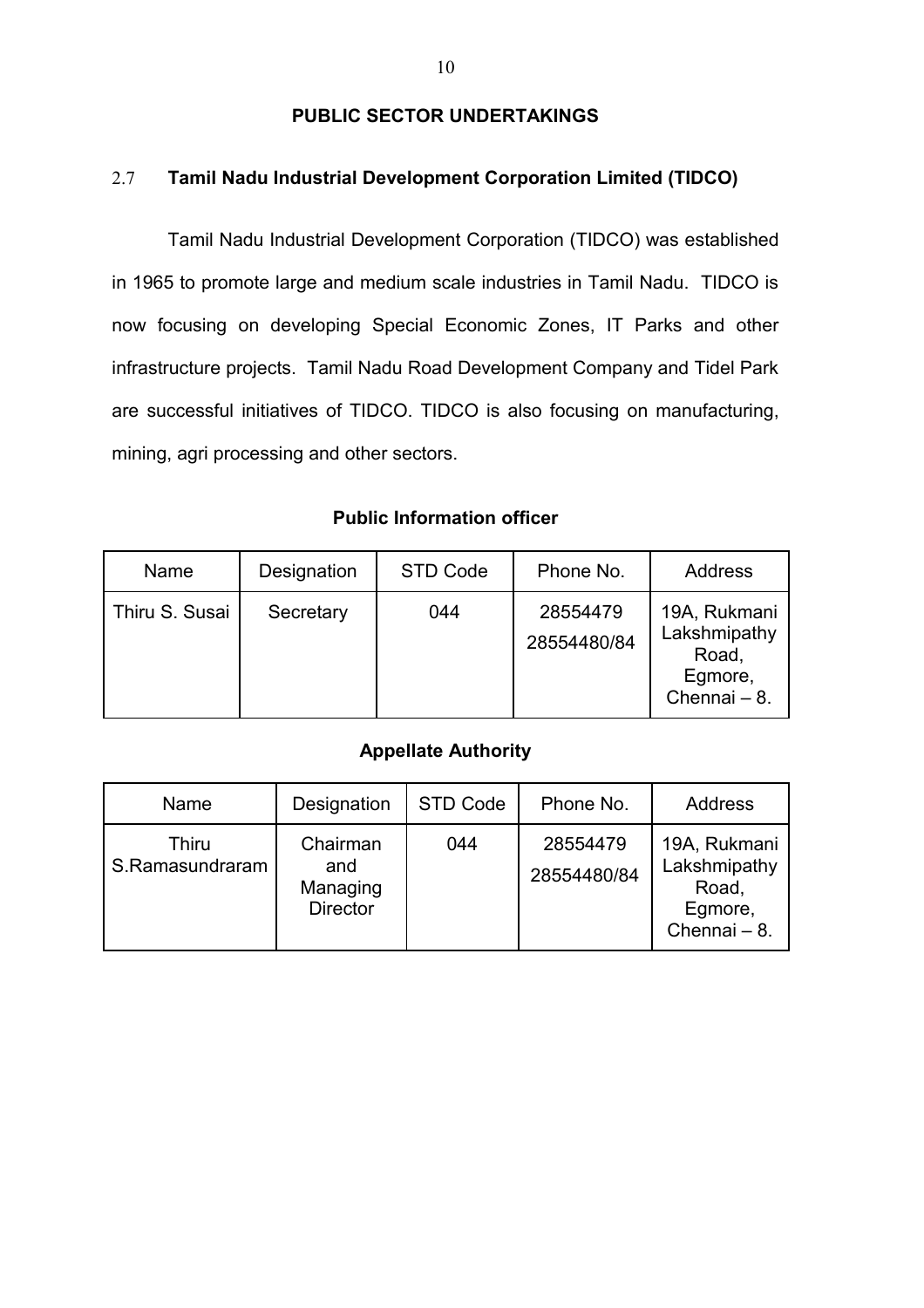# 2.8 **STATE INDUSTRIES PROMOTION CORPORATION OF TAMIL NADU LIMITED (SIPCOT)**

The State Industries Promotion Corporation of Tamil Nadu Limited (SIPCOT) was formed in the year 1971, to promote industrial growth in the State and to advance term loans to medium and large industries. Consequent on the transfer of term lending operation of SIPCOT to Tamil Nadu Industrial Investment Corporation (TIIC) in the year 2000, SIPCOT is pursuing its objectives for promotion of industrial parks and other infrastructure projects. The goal is to facilitate the establishment of balanced growth and dispersal of industries in the State.

11

Thus SIPCOT is primarily focusing on (a) Development of industrial complexes/parks/growth centers with basic infrastructure facilities b) Establishing sector-specific Special Economic Zones (SEZs); (c) Implementation of Special infrastructure Projects; and (d) Follow-up, monitoring and recovery of term loans given prior to the year 2000.

SIPCOT has formed Industrial Complexes at Ranipet, Hosur, Manamadurai, Pudukkottai, Cuddalore, Gummidipoondi, Thoothukudi, Bargur, Nilakottai, Cheyyar; Industrial Parks at Irungattukottai, Sriperumpudur and Siruseri and Industrial Growth Centres at Perundurai, Oragadam and Gangaikondan. Since its inception, SIPCOT has acquired a total area of 23909 acres of land, of which the total allotable area is 19018 acres. SIPCOT has so far allotted 11460 acres to 1530 units.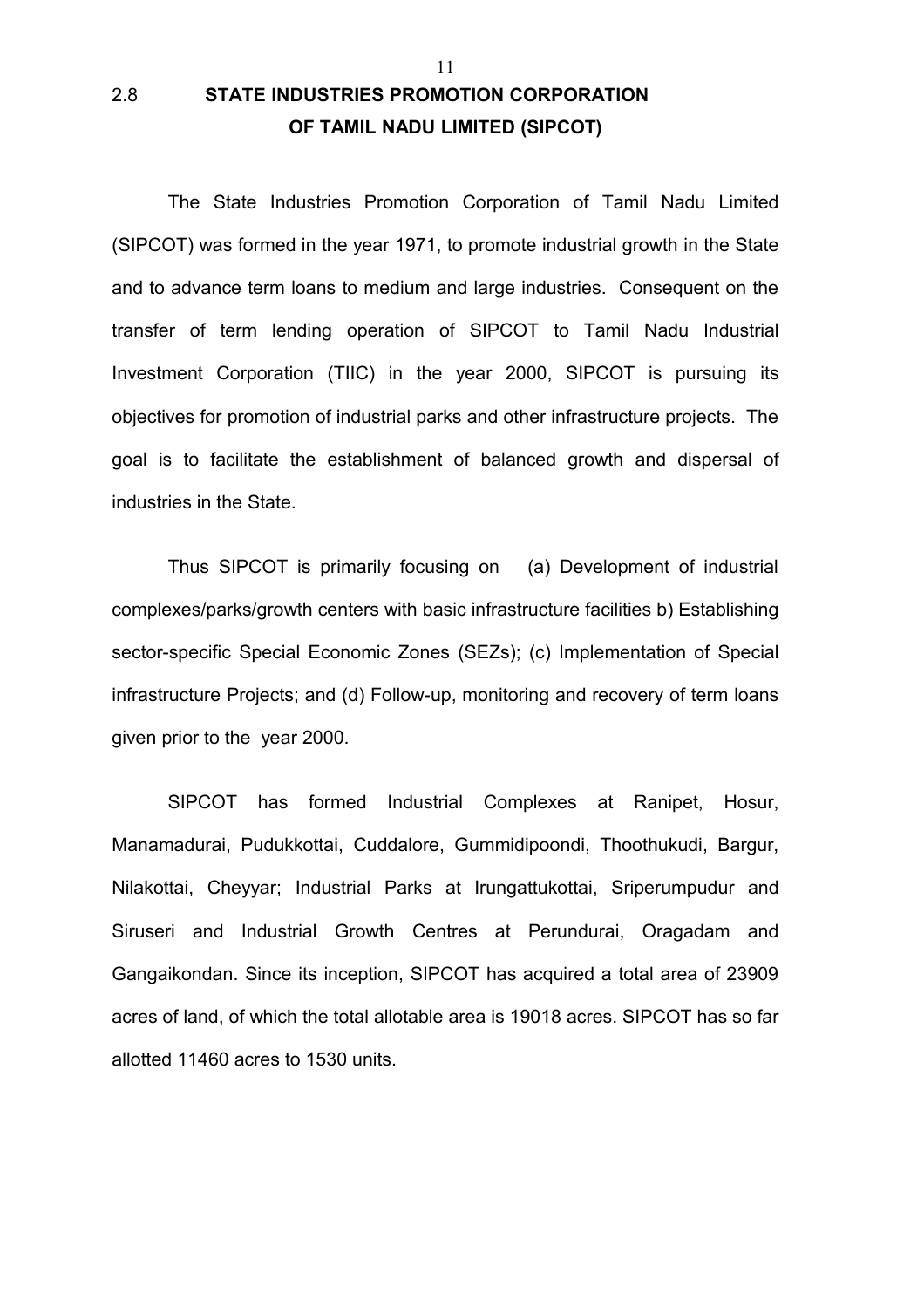| <b>Public Information officer</b> |  |
|-----------------------------------|--|
|                                   |  |

| Name              | Designation          | <b>STD Code</b> | Phone No. | <b>Address</b>                                                   |
|-------------------|----------------------|-----------------|-----------|------------------------------------------------------------------|
| Thiru<br>D.Kannan | Company<br>Secretary | 044             | 28554787  | 19A, Rukmani<br>Lakshmipathy<br>Road,<br>Egmore,<br>Chennai - 8. |

# **Appellate Authority**

| Name          | Designation                                 | STD Code | Phone No.               | Address                                                          |
|---------------|---------------------------------------------|----------|-------------------------|------------------------------------------------------------------|
| Dr.N.Govindan | Chairman and<br>Managing<br><b>Director</b> | 044      | 28554479<br>28554480/84 | 19A, Rukmani<br>Lakshmipathy<br>Road,<br>Egmore,<br>Chennai - 8. |

# **2.9 TAMIL NADU INDUSTRIAL INVESTMENT CORPORATION LIMITED (TIIC)**

Tamil Nadu Industrial Investment Corporation Limited (TIIC) is the premier State level Financial Institution in the State. The Company was formed in the year 1949 under Indian Companies Act for providing financial assistance by way of term loans for purchase of land, plant and machinery and construction of buildings for setting up of new industrial units as well as for expansion, modernisation and diversification of existing units anywhere in Tamil Nadu.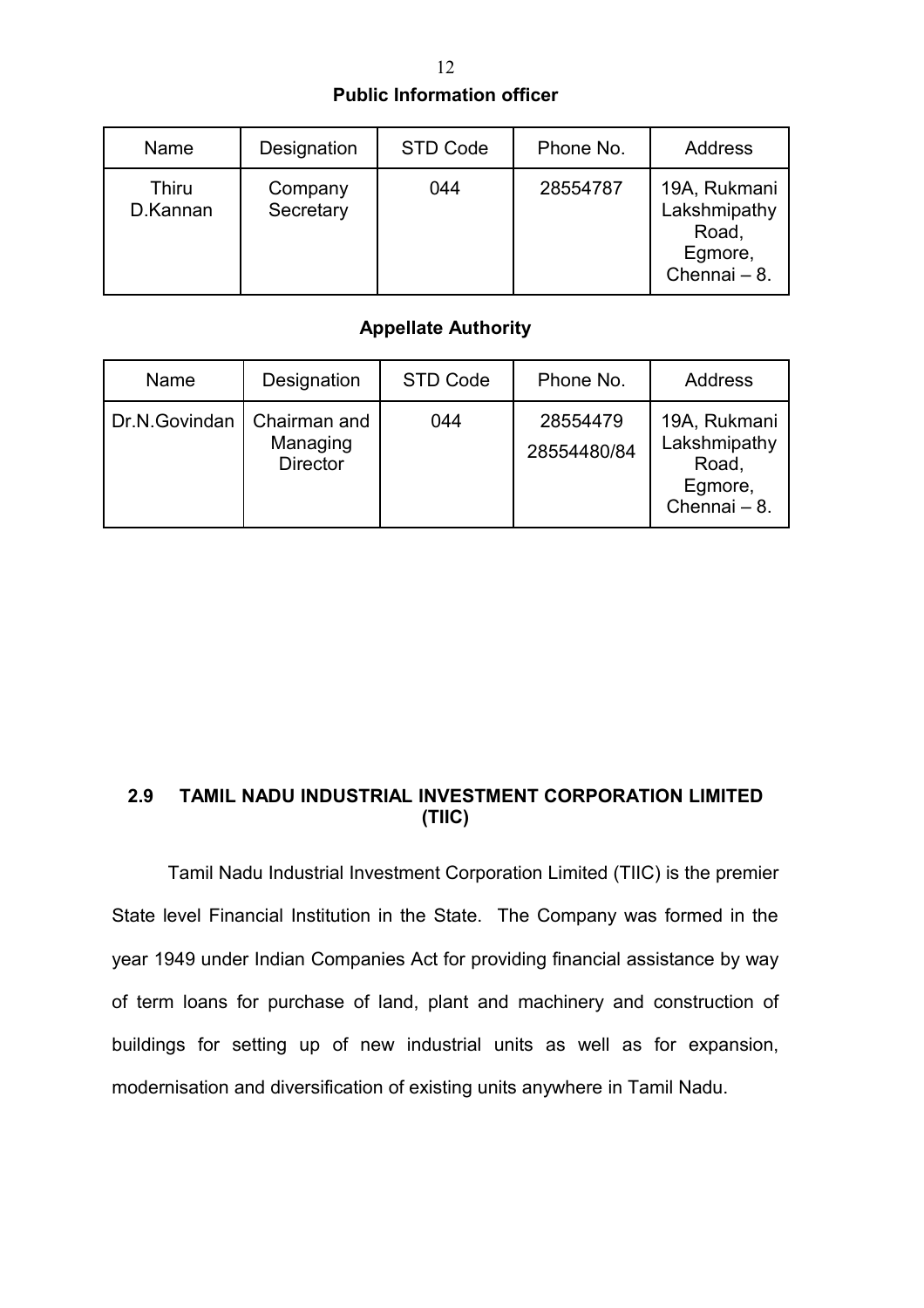TIIC operates schemes such as National Equity fund, Self Employment for Ex-servicemen, Mahila Udhaya Nidhi for Women Entrepreneurs etc. Apart from these, Technology Upgradation Fund (TUF) is operated by TIIC with the objective of modernization of textile units.

#### **Public Information officer**

| Name                  | Designation | STD Code | Phone No. | Address                                                     |
|-----------------------|-------------|----------|-----------|-------------------------------------------------------------|
| Thiru.R.Bhaskara<br>n | Manager     | 044      | 24347209  | No.692, Anna<br>Salai,<br>Nandanam,<br>Chennai-<br>600 035. |

#### **Appellate Authority**

| Name                       | Designation                                    | STD Code | Phone No. | <b>Address</b>                                              |
|----------------------------|------------------------------------------------|----------|-----------|-------------------------------------------------------------|
| Thiru<br>S.K.Prabakar, IAS | Chairman<br>and<br>Managing<br><b>Director</b> | 044      | 24347209  | No.692, Anna<br>Salai,<br>Nandanam,<br>Chennai-<br>600 035. |

#### **2.10 TAMIL NADU NEWSPRINT AND PAPERS LIMITED** (**TNPL)**

Tamil Nadu Newsprint and Papers Limited (TNPL) was promoted by the Government of Tamil Nadu in 1979 under the Companies Act, 1956. The objective of the company is to produce newsprint and printing and writing paper using bagasse, as the primary raw material with the aim of protecting the forest cover. The Plant was established with an initial capacity of 50,000 MT of Newsprint and 40,000 MT. of printing and writing paper at a cost of Rs.239 crore and it started commercial production in 1985.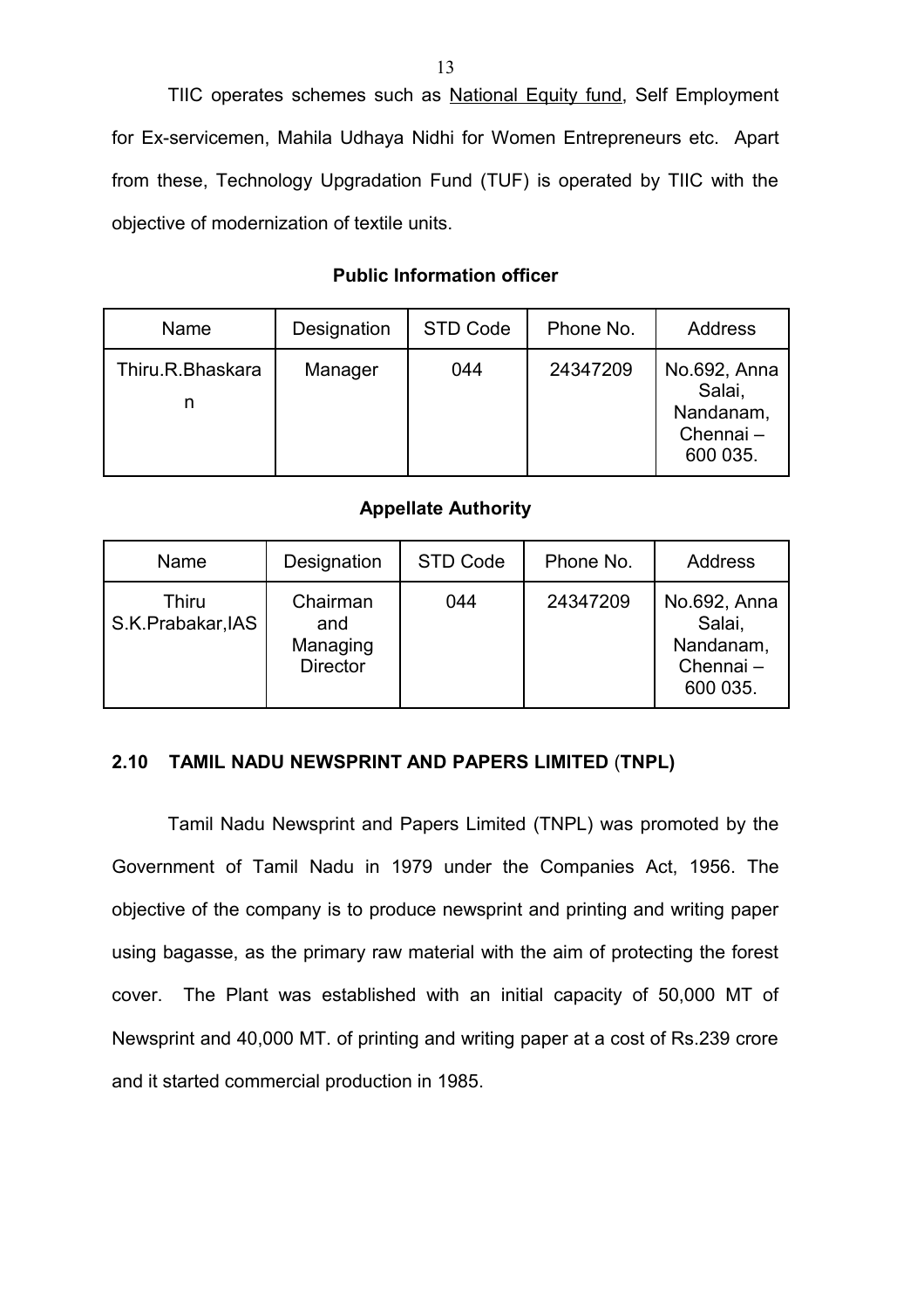#### 2.11 **TAMIL NADU CEMENTS CORPORATION LIMITED (TANCEM)**

Tamil Nadu Cements Corporation Limited (TANCEM) was formed in 1976 as a fully owned subsidiary company of Tamil Nadu Industrial Development Corporation Limited (TIDCO) by taking over the Cement Plant at Alangulam. TANCEM subsequently established a Cement Plant at Ariyalur in 1979, an Asbestos Cement Sheet Plant at Alangulam in 1981 and an Asbestos Cement Pipe Plant at Mayanur in 1984. It has also taken over the defunct Stoneware Pipe Unit from Tamil Nadu Ceramics Limited in 1989. Thus TANCEM has become a multi-product and multi-locational organization. TANCEM has become a fully owned Government Company in 1994. TANCEM has been supplying a major portion of its production to the Government departments and Government agencies.

**Public Information officer**

| Name                | Designation          | STD Code | Phone No. | <b>Address</b>                                         |
|---------------------|----------------------|----------|-----------|--------------------------------------------------------|
| Thiru.K.Meyyanathan | Company<br>Secretary | 044      | 28523991  | LLA<br>Building,<br>735,<br>Annasalai,<br>Chennai - 2. |

#### **Appellate Authority**

| Name                           | Designation                                 | STD Code | Phone No. | Address                                             |
|--------------------------------|---------------------------------------------|----------|-----------|-----------------------------------------------------|
| Dr.K.Satyagopal,<br><b>IAS</b> | Chairman and<br>Managing<br><b>Director</b> | 044      | 25523991  | LLA Building,<br>735.<br>Annasalai,<br>Chennai - 2. |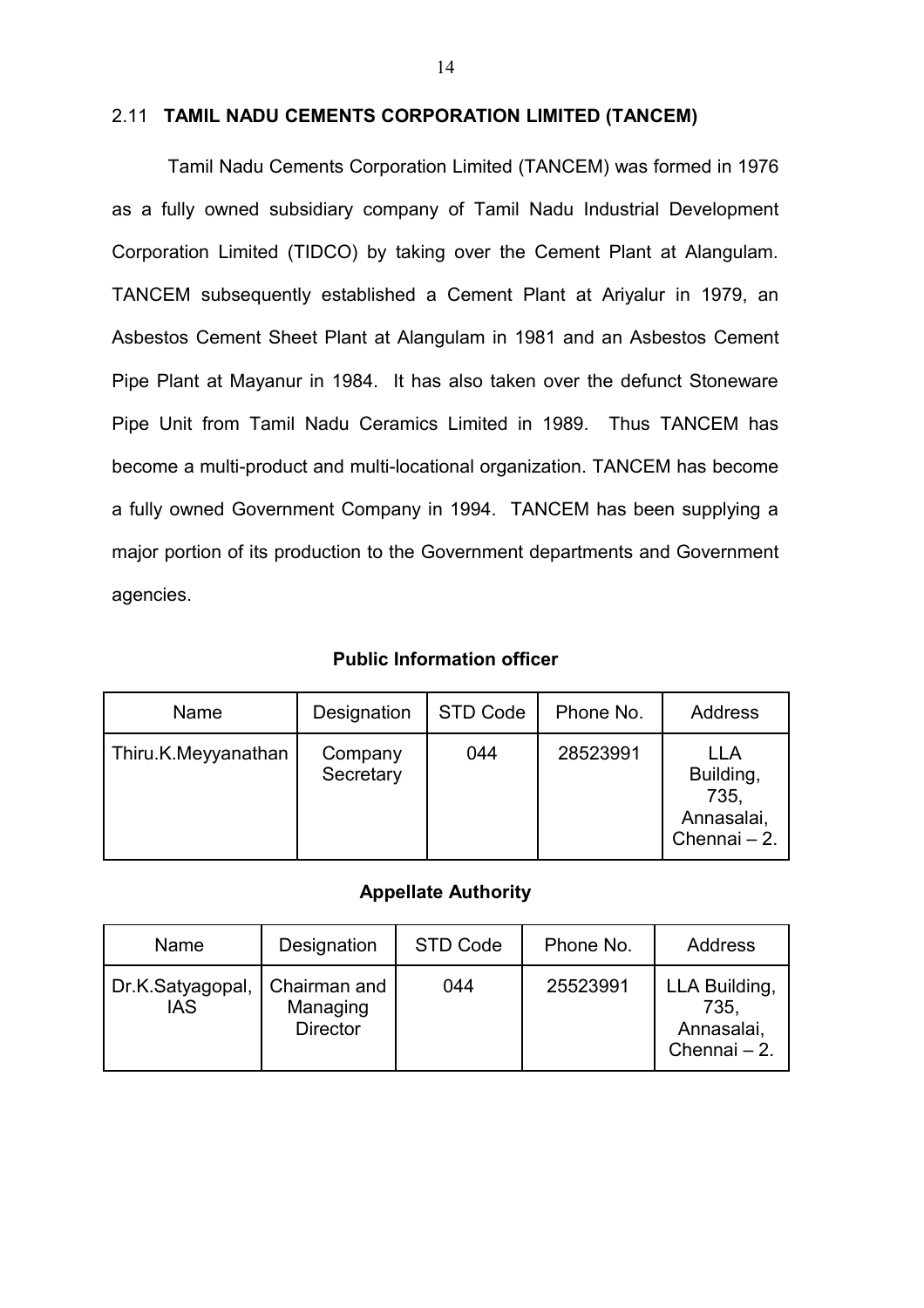#### 2.12 **TAMIL NADU MINERALS LIMITED (TAMIN)**

Tamil Nadu Minerals Limited (TAMIN), an undertaking of the Government of Tamil Nadu, was established in April, 1978. It is consistently mining and marketing large deposits of black, white, paradiso and other colour granites and major minerals like Graphite, Quartz, Feldspar, Limestone, Silica Sand and Vermiculite. Main objective of TAMIN is scientific exploitation of workable resources of mineral deposits available in Tamil Nadu in a commercial manner. TAMIN provides employment opportunities to the rural people.

#### Name | Designation | STD Code | Phone No. | Address **Thiru** V.Vaitheeswaran **General** Manager (Finance and Secretary) 044 | 28524563 | 31, Kamarajar Salai, TWAD House, Chepauk, Chennai – 600 005.

#### **Public Information officer**

# **Appellate Authority**

| Name                                 | Designation                                 | <b>STD</b><br>Code | Phone No. | Address                                                                    |
|--------------------------------------|---------------------------------------------|--------------------|-----------|----------------------------------------------------------------------------|
| <b>Thiru</b><br>K.Nanda Kishore, IAS | Chairman and<br>Managing<br><b>Director</b> | 044                | 28524563  | 31, Kamarajar<br>Salai, TWAD<br>House,<br>Cheapuk,<br>Chennai-<br>600 035. |

# 2.13 **Tamil Nadu Magnesite Limited (TANMAG)**

Tamil Nadu Magnesite Limited (TANMAG), was incorporated in January, 1979 as a Public Sector undertaking to extract Magnesite from the Mines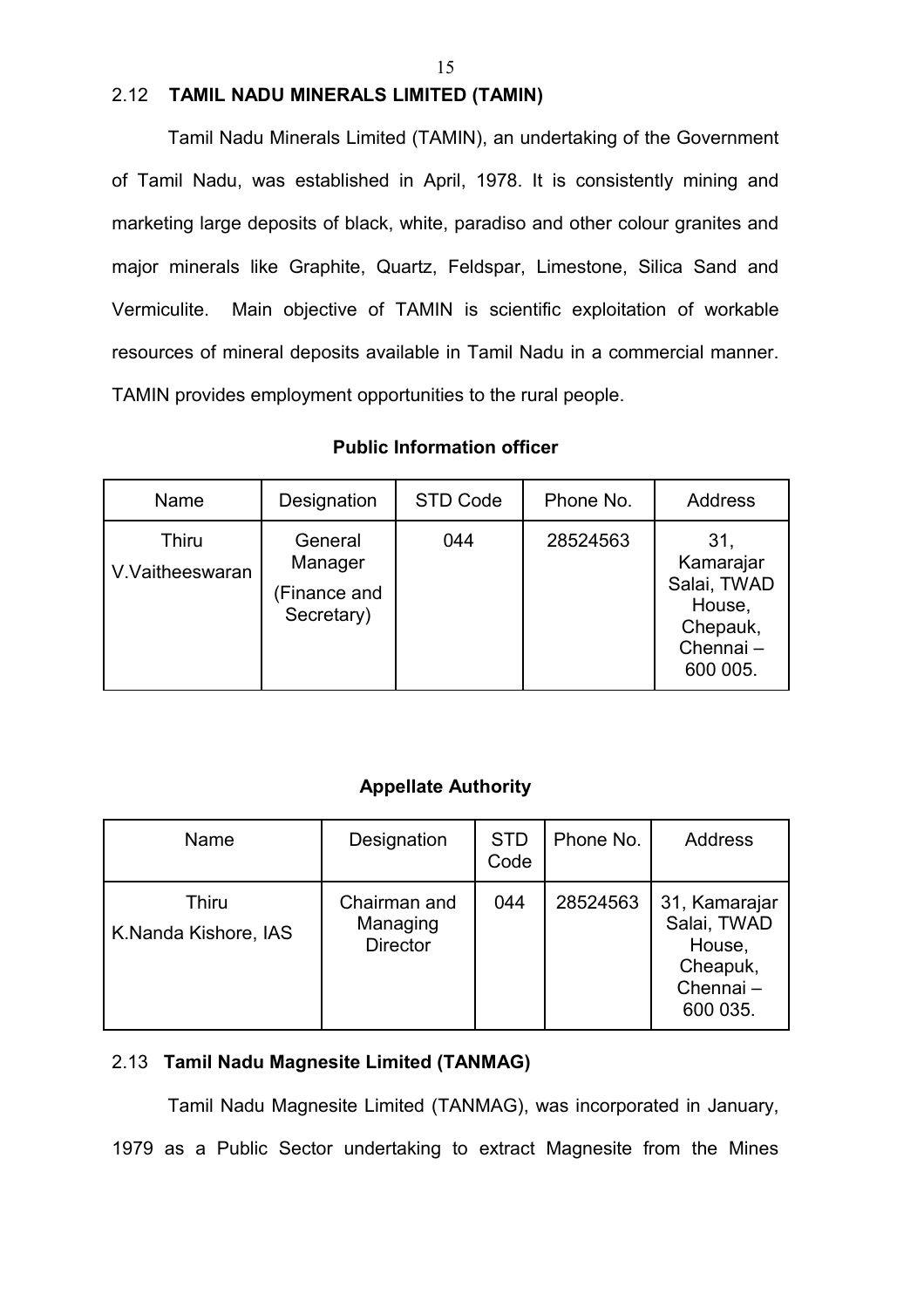situated in Kurumbapatti Reserve Forest Area. The company processes the mineral excavated from the Mines and produces Dead Burnt Magnesite (DBM) at the Rotary Kiln Plant and the Lightly Calcined Magnesite (LCM) at the Shaft Kiln Plant. The Mining lease granted to the company is expiring in August, 2008. The company has already initiated steps for renewal of the mining lease by complying with the provisions laid down under Forest Conservation Act.

#### **Public Information officer**

| Name                         | Designation | STD Code | Phone No. | <b>Address</b>                                              |
|------------------------------|-------------|----------|-----------|-------------------------------------------------------------|
| <b>Thiru</b><br>G. Venugopal | Manager     | 0427     | 2346341   | Jegir<br>Ammapalayam<br>(PO), Omalur<br>Main Road,<br>Salem |

# **Appellate Authority**

| Name                                      | Designation                                 | STD Code | Phone No. | <b>Address</b>                                              |
|-------------------------------------------|---------------------------------------------|----------|-----------|-------------------------------------------------------------|
| <b>Thiru</b><br>R.Balakrishnan,<br>I.A.S. | Chairman and<br>Managing<br><b>Director</b> | 0427     | 2346341   | Jegir<br>Ammapalayam<br>(PO), Omalur<br>Main Road,<br>Salem |

## 2.14 **TAMIL NADU INDUSTRIAL EXPLOSIVES LIMITED (TEL)**

Tamil Nadu Industrial Explosives Limited (TEL) was established in 1983. Its factory is situated in Katpadi, Vellore District. It started its commercial production in 1986. It is presently producing emulsion and slurry explosives, detonators, detonating cord etc for civil and industrial applications.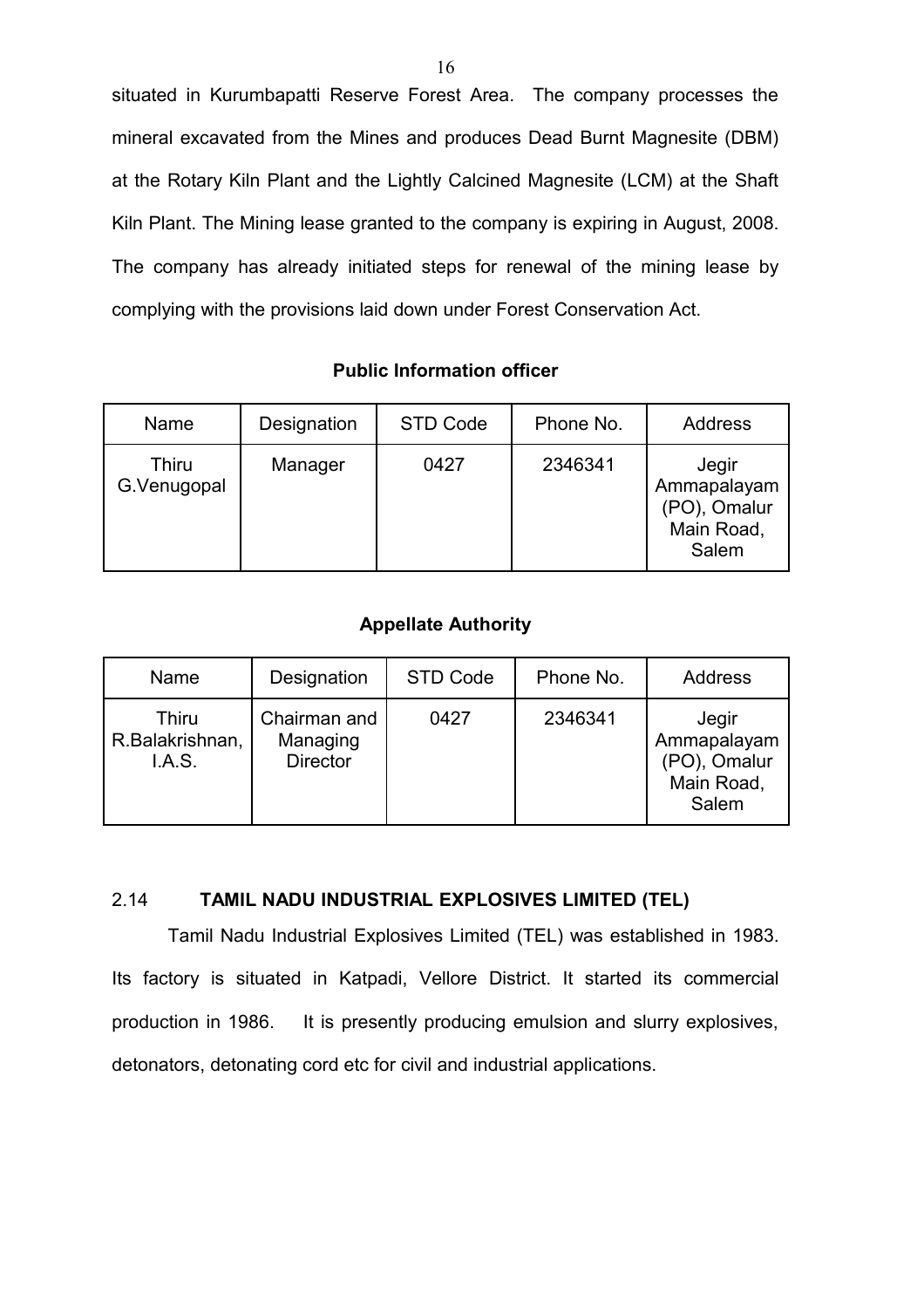#### **Public Information officer**

| Name                 | Designation               | STD Code | Phone No. | Address                                                                                  |
|----------------------|---------------------------|----------|-----------|------------------------------------------------------------------------------------------|
| Thiru<br>V.Gunasekar | Administrative<br>Officer | 044      | 2815096   | 137/5, $6/7$ , $2nd$<br>Floor, G.N.<br>Chetty Road,<br>T. Nagar,<br>Chennai-<br>600 017. |

#### **Appellate Authority**

| Name                            | Designation                 | <b>STD</b><br>Code | Phone<br>No. | <b>Address</b>                                                                                  |
|---------------------------------|-----------------------------|--------------------|--------------|-------------------------------------------------------------------------------------------------|
| Dr. V. Varaprasada Rao, I.A.S., | Managing<br><b>Director</b> | 044                | 2815096      | 137/5, 6/7, 2 <sup>nd</sup><br>Floor, G.N.<br>Chetty Road,<br>T. Nagar,<br>Chennai-<br>600 017. |

# 2.15 **Southern Structurals Limited (SSL)**

Southern Structurals Limited (SSL) was formed in the private sector in the year 1956 for manufacturing Railway wagons, Mining equipment and Steel structures. When the factory was closed in 1969-1970, the Government took over the management in 1971 to safeguard the interest of the employees. SSL had been operating on continuous losses since 1988-89. As the net worth of the company became negative, it was referred to the Board for Industrial and Financial Reconstruction (BIFR) in 1992. BIFR sanctioned a rehabilitation scheme in January 1998. However, due to stiff competition in the market, recession, and certain other reasons, consequent to the failure of the rehabilitation scheme, BIFR entrusted the responsibility to SBI to change the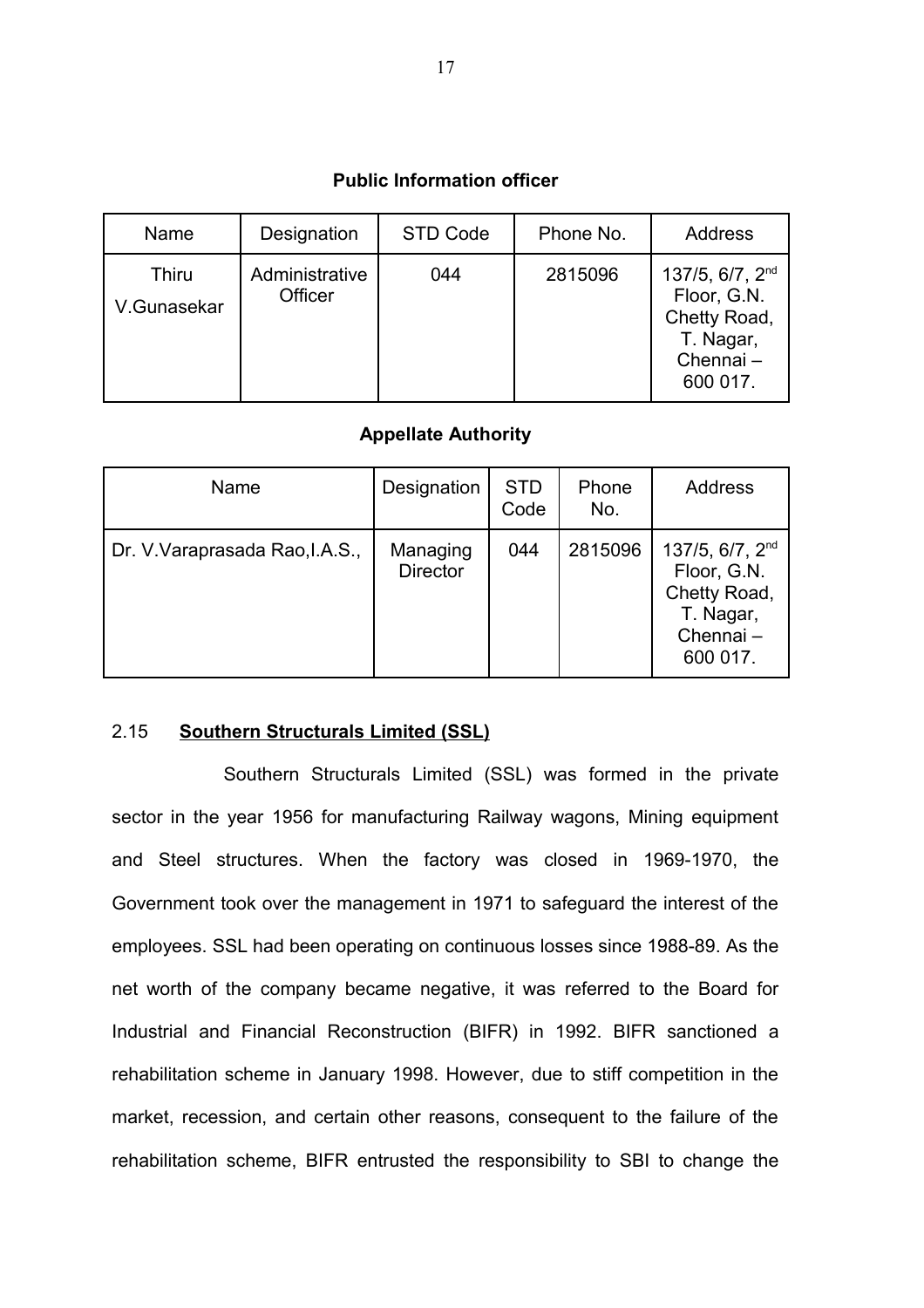management. No viable offers were received for the change of management. In the meantime, the bankers took possession of the company's assets under Securitization and Reconstruction of Financial Assets and Enforcement of Security Interest Act (SARFAESI Act 2002) and informed the same to BIFR.

**Public Information officer**

| Name                   | Designation          | STD Code | Phone No. | Address                      |
|------------------------|----------------------|----------|-----------|------------------------------|
| Thiru<br>K.Meyyanathan | Company<br>Secretary | 044      | 28583438  | Pattabiram,<br>Chennai - 72. |

#### **2.16 TAMIL NADU SALT CORPORATION LTD (TANSALT)**

Government of Tamil Nadu set up Tamil Nadu Salt Corporation Limited (TNSC Ltd.) in the year 1974 under the Companies Act. This company undertakes the production of salt and salt based by-products. It manufactures Industrial Grade Salt and other Fortified Salts, viz., Iodised "Arasu" salt and Double Fortified Salt at its Mariyur Valinokkam Salt Complex, Ramanathapuram District.

Tamil Nadu Salt Corporation continues to supply Iodised salt to Noon Meal Centres through the Public Distribution system in Tamil Nadu. Further, the Corporation has expanded its marketing activities for iodised salt in Karnataka and Andhra Pradesh. By such marketing efforts, the Corporation has been able to contribute to the elimination of iodine deficiency disorders among the people in the Southern States.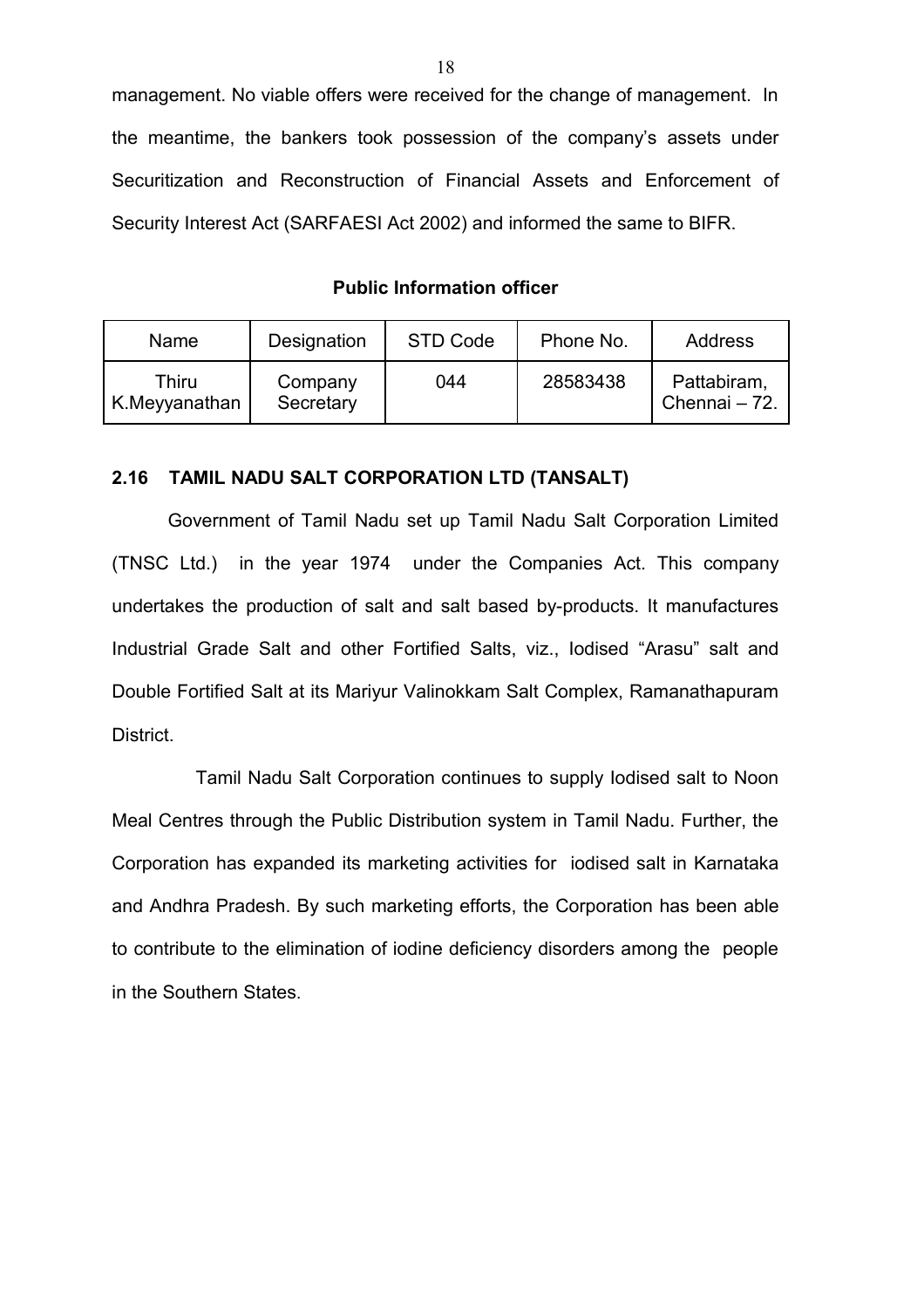# **Public Information officer**

| Name                   | Designation | STD Code | Phone No. | Address                                             |
|------------------------|-------------|----------|-----------|-----------------------------------------------------|
| Thiru<br>V.Janarthanam | Manager     | 044      | 28522708  | LLA Building,<br>735.<br>Annasalai,<br>Chennai - 2. |

# **Appellate Authority**

| Name                          | Designation                                 | <b>STD</b><br>Code | Phone No. | Address                                            |
|-------------------------------|---------------------------------------------|--------------------|-----------|----------------------------------------------------|
| Dr. Vijayakumar Ph.D., I.A.S. | Chairman and<br>Managing<br><b>Director</b> | 044                | 28522708  | LLA Building,<br>735,<br>Annasalai,<br>Chennai - 2 |

#### 2.17 **TAMIL NADU INDUSTRIAL GUIDANCE AND EXPORT PROMOTION BUREAU (GUIDANCE BUREAU)**

Tamil Nadu Industrial Guidance and Export Promotion Bureau (shortly called as "Guidance Bureau") was constituted under "Societies Act" to give certain financial autonomy to enable to organization to embark on Investment Promotion activities. At the time of inception in 1990-91, Government ordered that Guidance will be funded by a corpus fund of Rs.25 lakhs created by an annual contribution of Rs.5 lakhs each by five organizations namely, TIDCO, SIPCOT, TIIC, ELCOT and SIDCO. With this budgetary support, Guidance Bureau undertakes the following functions :

# **Functions of Guidance Bureau**

- To attract industrial projects and promote investments in Tamil Nadu.
- To function as Single Window Facilitation and Documentation Cetnre for major investment proposals.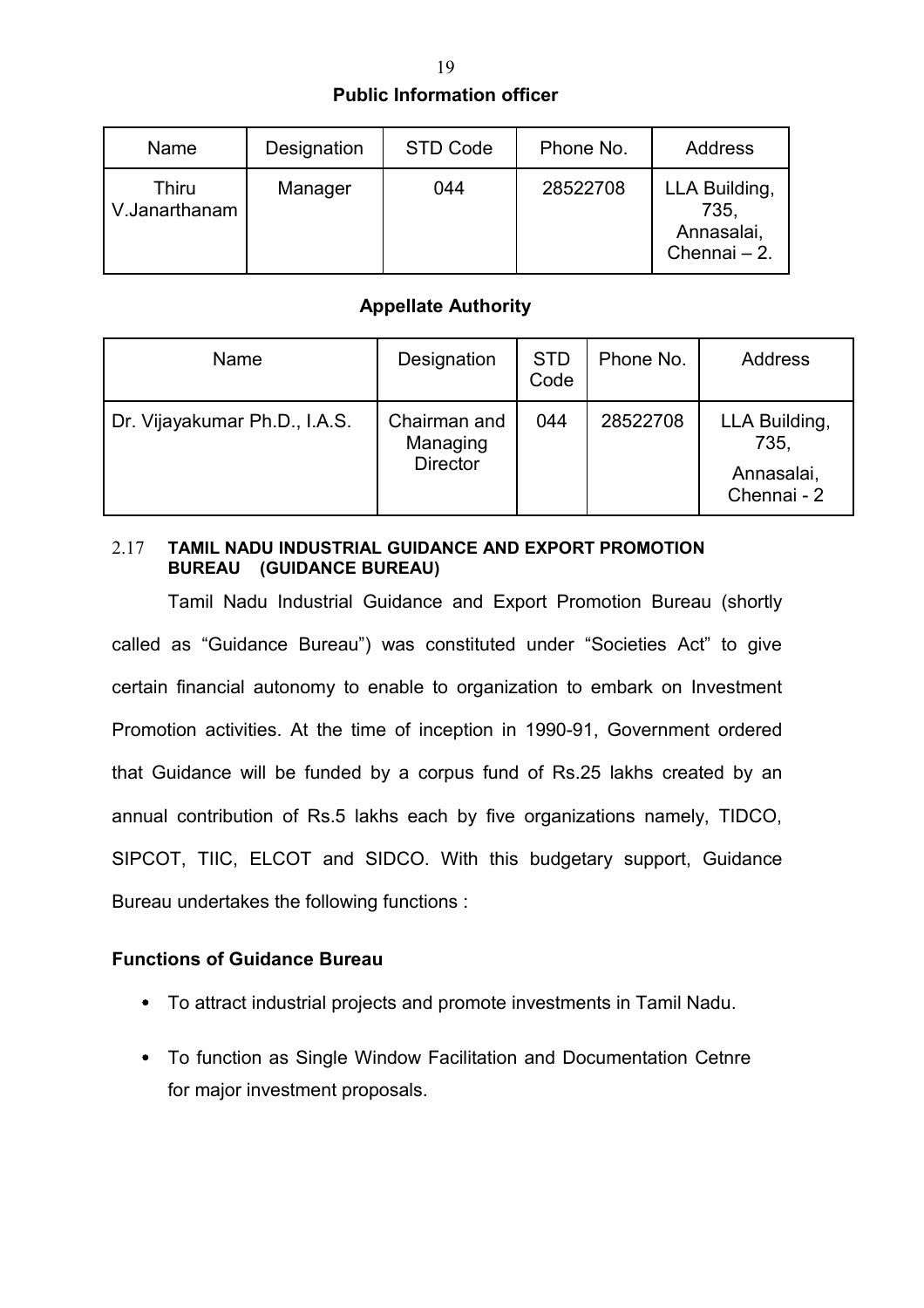- Provide comprehensive information support to investors about federal and State Government policies, infrastructure support, taxation, investment opportunities, etc.
- To function as Tamil Nadu NRI Consortium cell to facilitate NRI investments in the State.
- To monitor implementation of Foreign Investment proposals approved by Government of India.
- Make presentations to investors' delegations, conferences, Joint Business Councils, etc. about competitive advantages and investment opportunities in Tamil Nadu.
- Convene review meetings to follow up implementation of major investment proposals and facilitate & escort projects during implementation phase by undertaking trouble shooting.

# **Public Information Officer**

| <b>Designation</b>        | <b>STD Code</b> | Phone No. |
|---------------------------|-----------------|-----------|
| <b>Assistant Director</b> | ገ44             | 28554857  |

# **Appellate Authority**

| Name                   | Designation     | STD Code | Phone No. | Address                                                          |
|------------------------|-----------------|----------|-----------|------------------------------------------------------------------|
| Thiru M.<br>Velmurugan | <b>Director</b> | 044      | 28588364  | 19A, Rukmani<br>Lakshmipathy<br>Road,<br>Egmore,<br>Chennai - 8. |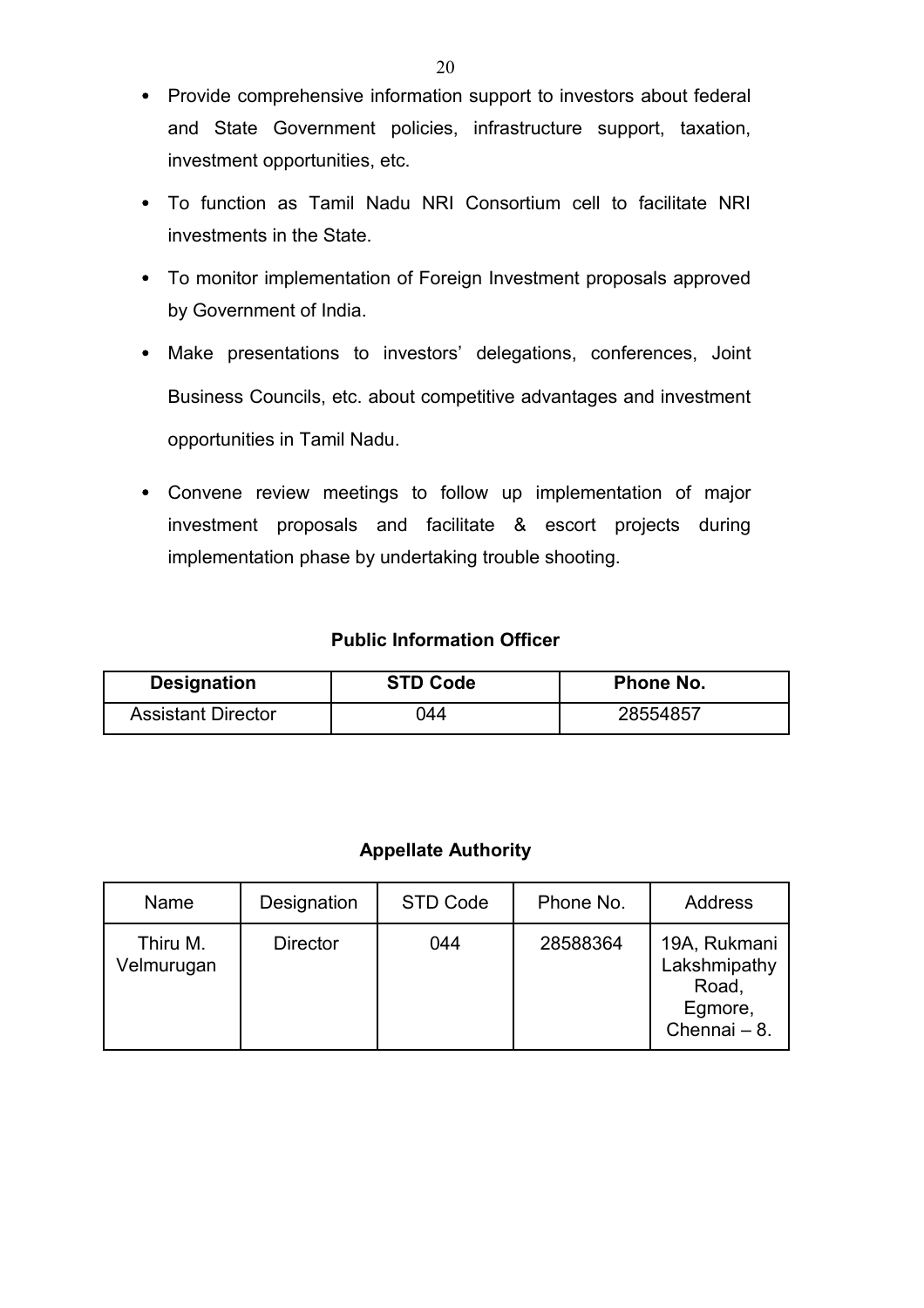# **Procedure followed in decision making process**

# **under section 4(i)(b)(iii) of Right to Information Act, 2005**

The Department, as part of the Government Secretariat, follows the procedure laid down in the Secretariat Office Manual and the Tamil Nadu Government Business Rules and Secretariat Instructions. Apart from this, the Provisions in the Tamil Nadu Financial Code, Tami Nadu State and Subordinate Services Rules and the Tamil Nadu Government Servants Conduct Rules, 1973 are also followed wherever applicable.

2. The decisions are taken based on the merits of the issues, relative priorities and availability of funds etc. in accordance with the documented procedures / laid down procedures / defined criteria / rules detailed above. The process of examination is initiated by the Assistant Section Officers and passes through the Section Officer, Under Secretaries and Deputy Secretary to the Secretary. If need be, other departments are consulted. In case of matters involving funds, Finance Department is invariably consulted. Wherever the Business Rules require circulation of files to the Minister or Chief Minister or Governor, orders are obtained in circulation.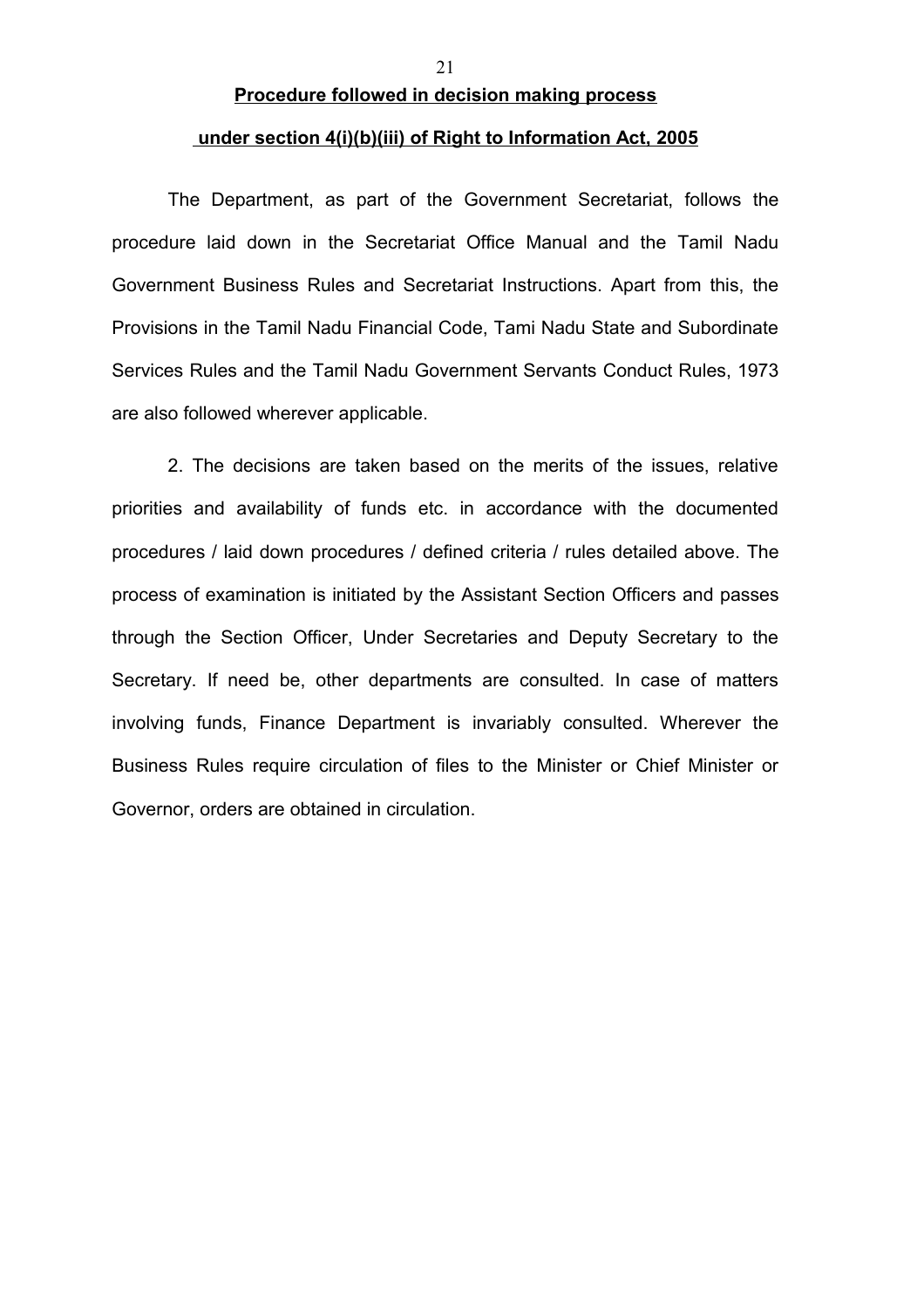#### **Norms set for the discharge of functions**

#### **under section 4(i)(b)(iv) of Right to Information Act, 2005**

For the discharge of functions allocated to the Industries Department, the provisions contained in the "Secretariat Office Manual are followed. The day-today administrative functioning is governed, by various set of Acts and Rules and instructions issued by the Government from time to time. Some of the commonly used Acts / Rules / Manuals are as follows :-

- i) Secretariat Office Manual
- ii) The Tamil Nadu Government Business Rules and Secretariat Instructions.
- iii) The Tamil Nadu Government Servants conduct Rules, 1973.
- iv) Tamil Nadu State and Subordinate Service Rules
- v) Fundamental Rules
- vi) The Tamil Nadu Land Acquisition Act, 1978.
- vii) MCR 1960
- viii) TNMMCR 1959
- ix) MMR&D Act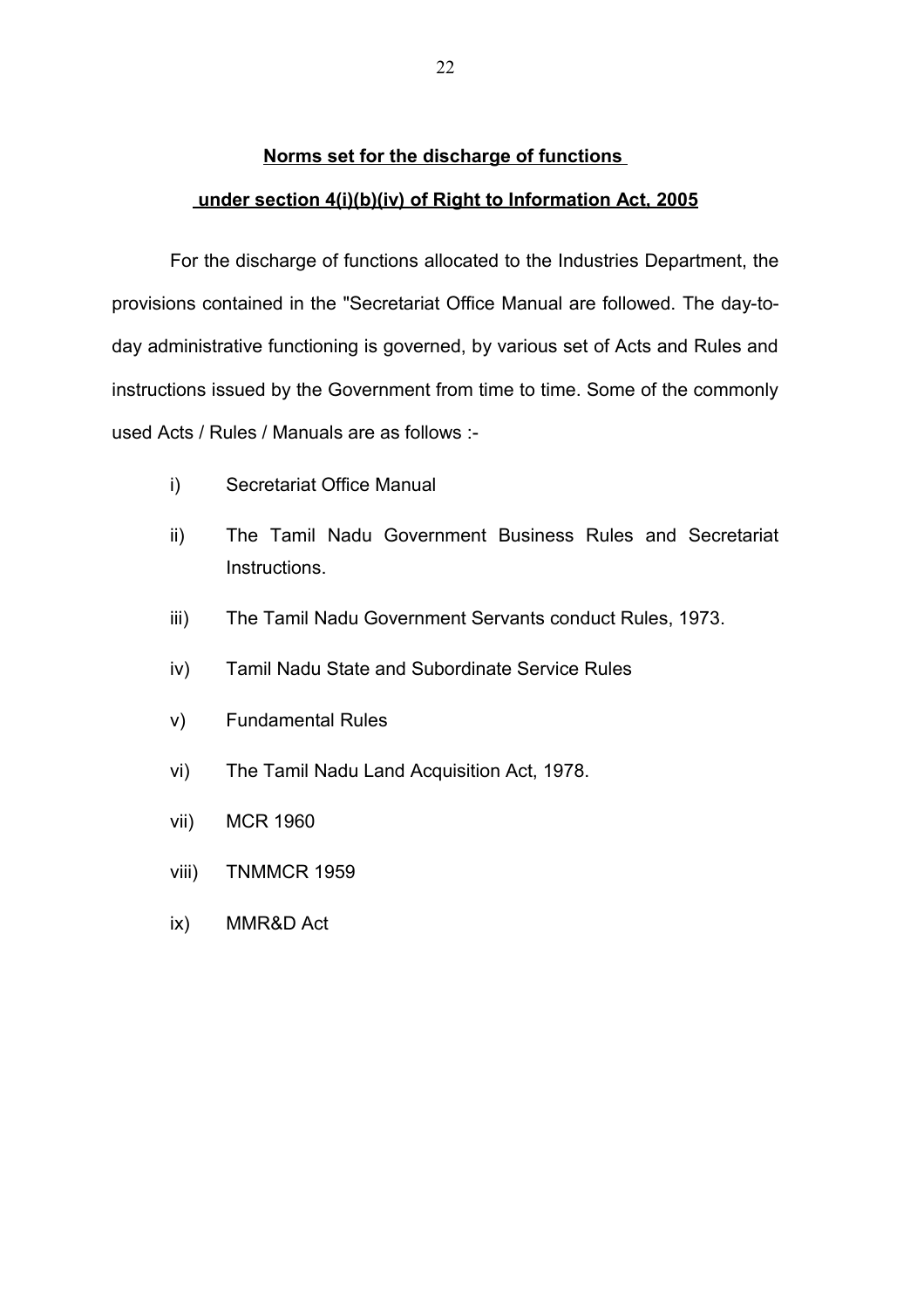# **RULES, REGULATIONS, INSTRUCTION, MANUALS AND RECORDS FOR DISCHARGING FUNCTIONS**

(Under Section 4(1)(b)(V) to Right to Information Act, 2005)

- 1. The business in the department is carried out with reference to the provisions contained in the following Rules and Regulations and Manuals.
	- (i) The Tamil Nadu Government business Rules and Secretariat, Instructions, 1978
	- (ii) The Tamil Nadu Secretariat Office Manual.
	- (iii) The Tamil Nadu Budget Manual
	- (iv) The Tamil Nadu State and Subordinate Service Rules.
	- (v) The Tamil Nadu Civil Services (Discipline and Appeal) Rules
	- (vi) The Tamil Nadu Government Servants Conduct Rules, 1973
	- (vii) The Tamil Nadu Pension Rules
	- (viii) The Fundamental Rules
	- (ix) The Tamil Nadu Financial Code
	- (x) The Tamil Nadu Account Code
	- (xi) The Tamil Nadu Treasury Code
	- (xii) The Tamil Nadu Leave Rules
	- (xiii) The Tamil Nadu Basic Service Rules
	- (xiv) The Tamil Nadu Secretariat Service Rules
	- (xv) The Tamil Nadu General Service [Class XII &XIIA]
	- (xvi) The Tamil Nadu General Subordinate Service (class XXII)
	- (xvii) The Tamil Nadu Public Service Commission Regulations, 1954.

The documents mentioned in items (i) to (xviii) except items (xii) are available with the Director of Stationery and Printing for sale to the public on payment of cost. Item (xii) is intended only for official use and it is not available for sale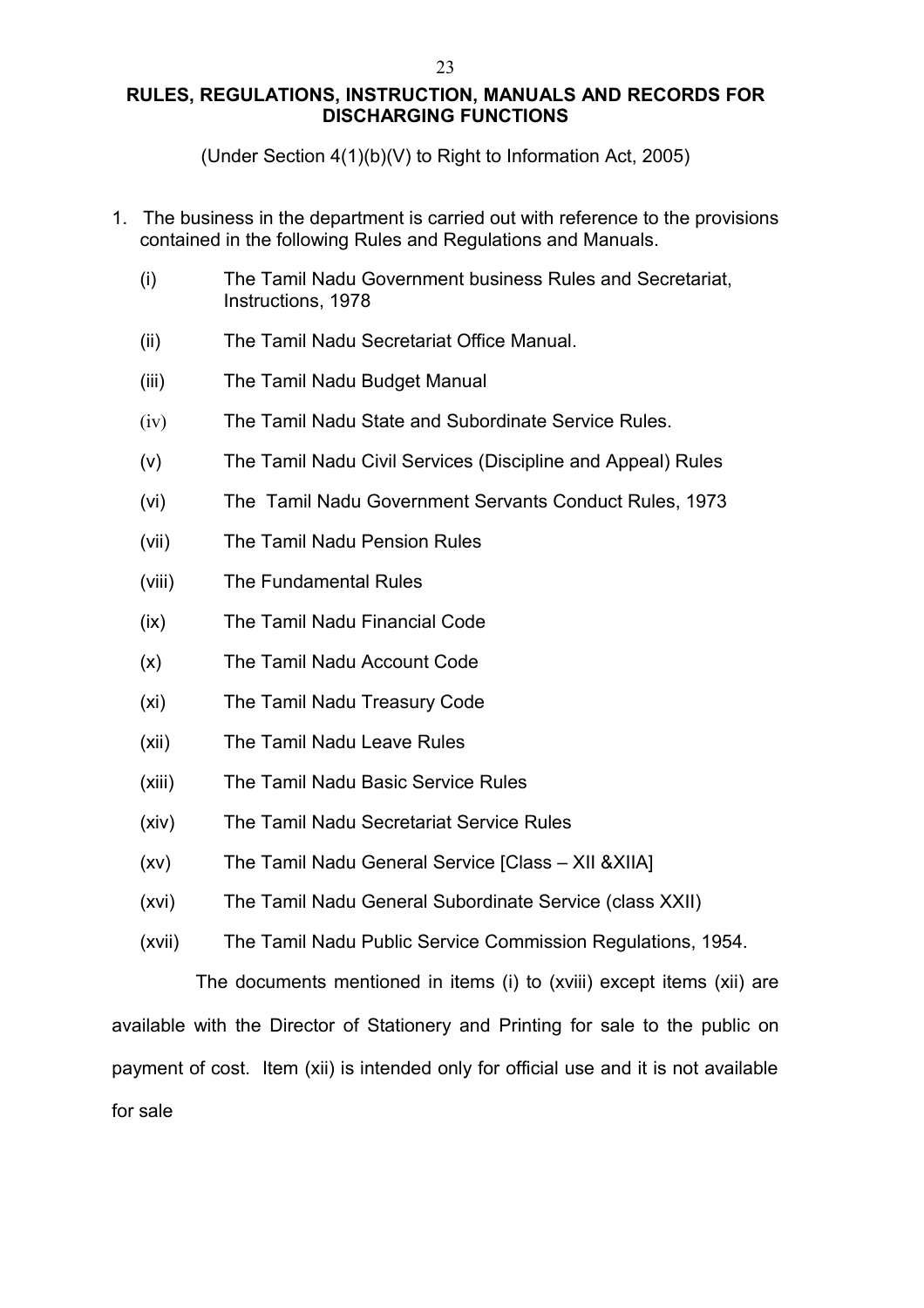#### **A STATEMENT OF THE CATEGORIES OF DOCUMENTS THAT ARE HELD BY OR UNDER THE CONTROL OF THE WING**

| SI.No | Category of the<br><b>Document</b>                                                      | Name of<br>Document<br>and  <br>its introduction in   document<br>one line | the   Procedure<br>to<br>obtain<br>the | Department               |
|-------|-----------------------------------------------------------------------------------------|----------------------------------------------------------------------------|----------------------------------------|--------------------------|
|       | Important $G.O.s$<br>are available in<br>following<br>the<br>web-site:<br>www.tn.gov.in | the<br><b>Issued</b><br>by<br>Industries<br>Department                     | Application<br>to<br><b>PIO</b>        | Industries<br>Department |

(UNDER SECTION 4(1)(b)(vi) of the right to information Act, 2005)

#### **PARTICULARS OF ARRANGEMENT THAT EXISTS FOR CONSULTATION WITH, OR REPRESENTATION BY THE MEMBERS OF THE PUBLIC RELATION TO THE FORMULATION OF ITS POLICY OR IMPLEMENTAION THEREOF**

(Under section 4(1)(b)(vii) of the Right to Information Act, 2005)

The suggestions and views on policy matters and programmes received from the Public/Non-Governmental Organizations and at various consultative fora are given due weightage by this Department, in formulating policies and programmes. The recommendations/observations made by the Comptroller and Auditor General of India, Personnel and Administrative Reforms(Inspection) Department, Public Accounts Committee/Public Undertakings Committee/Assurance Committee/Petitions Committee, Estimate Committee etc., of the Legislative Assembly are also acted upon by the Heads of the Departments concerned expediously.